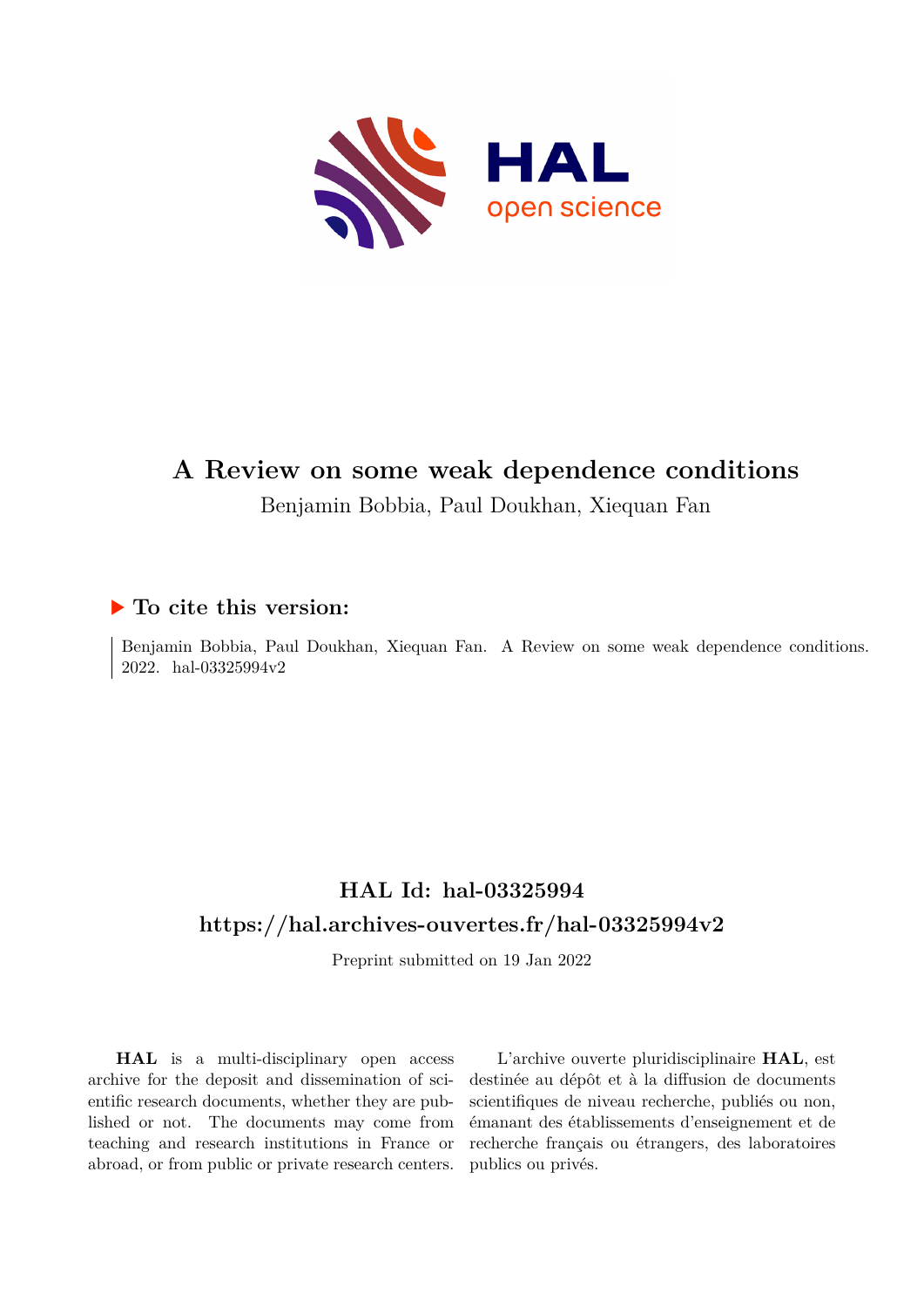## A Review on some weak dependence conditions

Benjamin Bobbia $^1,$  Paul Doukhan $^1$  and Xiequan Fan $^2$ 

 $1CY$  University, AGM UMR 8088, site Saint-Martin, 95000 Cergy-Pontoise, France

 $2$  Center for Applied Mathematics, Tianjin University, Tianjin 300072, China

### 1. Introduction

This paper is a short survey over some dependence measures useful to deal with for time series analysis. It may be seen as a simple toolbox to deal with some dependence questions. Indeed to derive statistical bounds for the validity of procedures one needs more control of the dependence between past and future. The aim of weak dependence structure is to derive results analogue to those, classical obtained under independence. As this is generally assumed we mainly consider stationary models and under such assumptions a main assumption is ergodicity which entails the Strong Law of Large Numbers. The latter result may be regarded as the basic consistency result in statistics which proves the convergence of the basic empirical estimate for the mean

$$
\overline{X} = \frac{1}{n}(X_1 + \dots + X_n),
$$

for a given stationary time series  $(X_t)_{t\in\mathbb{Z}}$ . Section 2 is devoted to a rapid tour on some dependence conditions suitable for time series analysis. The consistency of such estimates is considered through moment and probability inequalities in Section 3. A nice reference is the short monograph [35] which adresses several issues of non parametric estimation and [13] provides minimax viewpoints based on wavelets shrinkage. A related question is to know more precisely with quality of such estimates and Section 4 makes a rapid tour of Central Limit results necessary to deal to get asymptotic confidence bounds. The Donsker variants of the CLT which describe the behaviour of partial sums processes are useful for change point analysis. A last section 5 deals with functional central limit theorems usually necessary to deal with general contrast estimation techniques such as mean squares techniques, QMLE (quasi maximum likelihood) or Whittle estimates (periodogram based). Those techniques are mathematically heavy and we describe them in details to make this section useful for practitioners. Such results allow to deal with many types of estimates and the reference [9] gives a tour on such questions, see also [2], [1], and [14] for various applications.

Our idea is not to provide a reader with a complete survey but only to give some few hints of how to deal with dependence questions in the statistical context. This is why we restrained to some few of items and we insist a bit more on some complex issues.

#### 2. Some weak dependence conditions

#### 2.1. Mixing conditions

A natural idea to deal with dependence in a process is to assume that two events occurring far from each other in the process are almost independent. For a process  $(X_t)_{t\in\mathbb{Z}}$  this roughly consist in assuming that, for fixed t, the behavior of  $X_t$  influence less and less  $X_{t+r}$  as long as r increase. This influence is measured in terms of mixing coefficients, of which the most famous are detailed in this section. The mixing conditions introduced by Rosenblatt [34] are weak dependence conditions stated in terms of  $\sigma$  algebra.

**Definition 2.1.** Let  $(\Omega, \mathcal{A}, \mathbb{P})$  be a probability space. A map  $c : \mathcal{A} \times \mathcal{A} \rightarrow [0, +\infty]$  is called mixing coefficient if for every independent  $\sigma$ -algebra  $\mathcal{U}, \mathcal{V} \subset \mathcal{A}, c(\mathcal{U}, \mathcal{V}) = 0.$ 

Among all possible mixing coefficients, the following five are commonly used.

• Strong mixing coefficient [34]

$$
\alpha(\mathcal{U}, \mathcal{V}) = \sup_{U \in \mathcal{U}, V \in \mathcal{V}} |\mathbb{P}(U \cap V) - \mathbb{P}(U)\mathbb{P}(V)|.
$$

• Absolute regularity coefficient [39]

$$
\beta(\mathcal{U},\mathcal{V})=\frac{1}{2}\sup_{I,\,J\in\mathbb{N}}\sup_{\substack{(V_j)_{1\leq j\leq J}\in\mathcal{V}^J\\(U_i)_{1\leq i\leq I}\in\mathcal{U}^I}}\sum_{i=1}^I\sum_{j=1}^J\lvert\mathbb{P}(U_i\cap V_j)-\mathbb{P}(U_i)\mathbb{P}(V_j)\rvert,
$$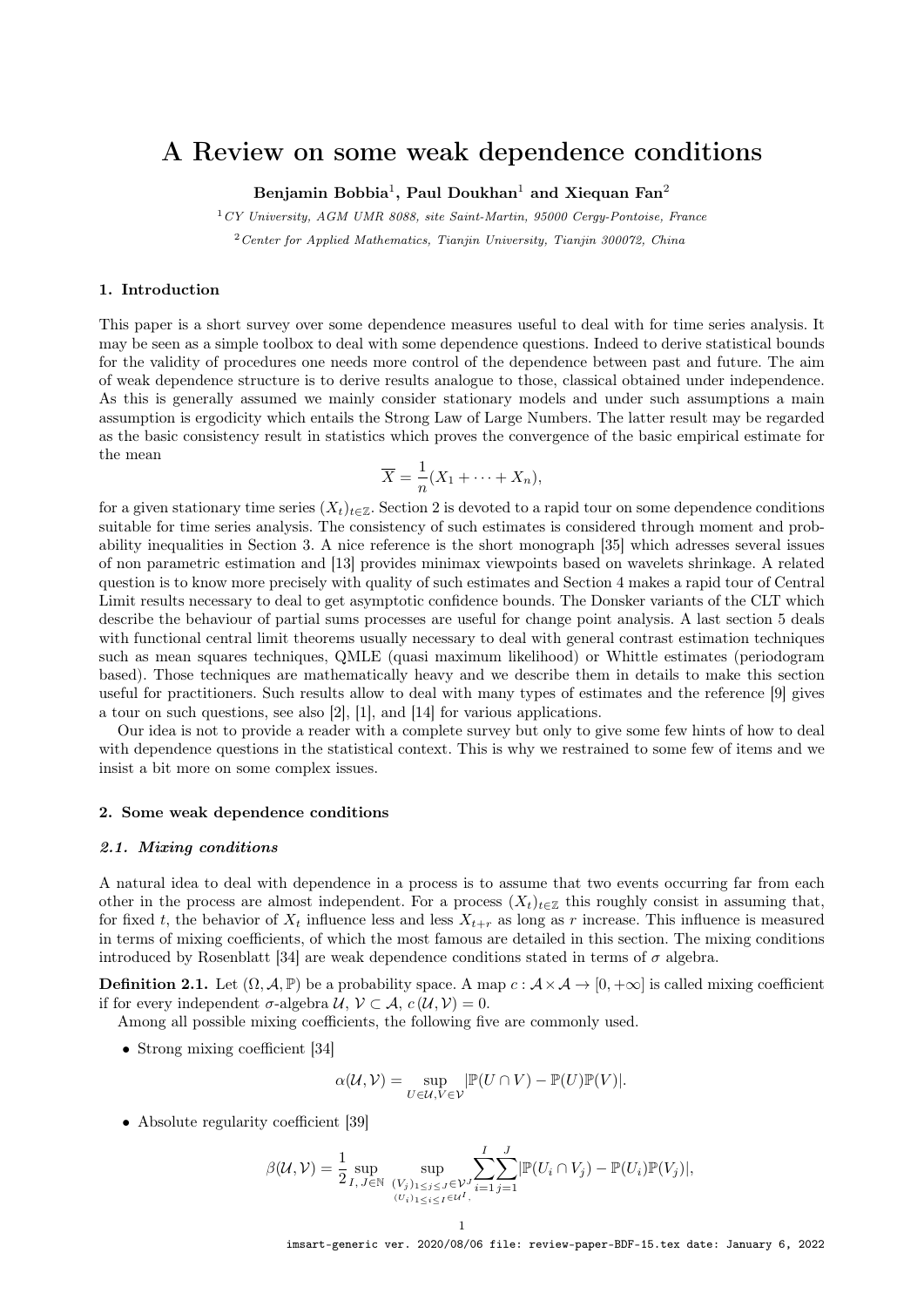where  $(U_i)_{1\leq i\leq I}\in\mathcal{U}^I$  and  $(V_j)_{1\leq j\leq J}\in\mathcal{V}^J$  are partitions of  $\Omega$ . This coefficient can be stated in a more compact way as

$$
\beta(\mathcal{U}, \mathcal{V}) = \|\mathbb{P}_{\mathcal{U}\otimes\mathcal{V}} - \mathbb{P}_{\mathcal{U}}\otimes\mathbb{P}_{\mathcal{V}}\|_{TV}.
$$

• Maximal correlation coefficient [25]

$$
\rho(\mathcal{U}, \mathcal{V}) = \sup\{|\text{corr}(X, Y)| : X \in \mathbb{L}^2(\mathcal{U}), Y \in \mathbb{L}^2(\mathcal{V})\}.
$$

• Uniform mixing coefficient [24]

$$
\phi(\mathcal{U},\mathcal{V})=\sup_{(U,V)\in\mathcal{S}}\left|\frac{\mathbb{P}(U\cap V)}{\mathbb{P}(U)}-\mathbb{P}(V)\right|,
$$

where  $S = \{(U, V) \in \mathcal{U} \times \mathcal{V} : \mathbb{P}(U) > 0\}.$ •  $\psi$ -mixing coefficient [6]

$$
\psi(\mathcal{U}, \mathcal{V}) = \sup_{(U, V) \in \mathcal{H}} \left| \frac{\mathbb{P}(U \cap V)}{\mathbb{P}(U)\mathbb{P}(V)} - 1 \right|,
$$
\n(1)

where  $\mathcal{H} = \{(U, V) \in \mathcal{U} \times \mathcal{V} : \mathbb{P}(U) > 0, \mathbb{P}(V) > 0\}.$ 

The strong mixing coefficient for a random process  $X = (X_t)_{t \in \mathbb{Z}}$  is defined by, for  $r > 0$ ,

$$
\alpha(r) := \alpha_X(r) = \sup_{i \in \mathbb{Z}} \alpha \left( \sigma(X_t, t \le i), \sigma(X_t, t \ge i + r) \right). \tag{2}
$$

The random process  $(X_t)_{t\in\mathbb{Z}}$  is called  $\alpha$ -mixing if  $\alpha(r) \rightarrow 0$ . Accordingly, we shall use below the notations  $\beta(r), \rho(r), \phi(r)$  and  $\psi(r)$ , which mean sequences defined by (2) with  $\alpha$  replaced by  $\beta, \rho, \phi$  and  $\psi$ , respectively.

Those conditions are related to the following diagram

$$
\psi
$$
-mixing  $\Rightarrow \phi$ -mixing  $\Rightarrow \frac{\rho$ -mixing  $\Rightarrow \alpha$ -mixing.

The relationships between those mixing conditions are studied together with examples of models in [14] and converse implications always fail to hold. Moreover examples of such mixing models may be found in the same reference.

#### 2.2. Weak dependence conditions

Even if the mixing coefficient previously introduced are useful to derive asymptotic results for dependent sequences, in practice it is sometime difficult to establish that a given model satisfies a mixing condition. That is why a more tractable weak dependence conditions were introduced. The first family of conditions (Definitions 2.2 - 2.6) also relies on the fact that the dependence between the "past" and the "future" of a time series decreases with the distance. However, it is focused on covariance between past and future rather than corresponding  $\sigma$ -algebra. Whereas the second family (Definitions 2.7 and 2.8) is concerned by the difference between the distribution of the future and the distribution of the future given the past.

**Definition 2.2.** ([15]) The sequence  $(X_t)_{t \in \mathbb{Z}}$  is  $(\psi_0, \mathcal{F}, \mathcal{G}, \epsilon_r)$ -weakly dependent if there exists a sequence  $\epsilon_r := (\epsilon_r)_{r \in \mathbb{N}}$  converging to zero at infinity and a function  $\psi_0$  with arguments  $(f, g) \in \mathcal{F} \times \mathcal{G}$ ,  $f : \mathbb{R}^u \to \mathbb{R}$ ,  $g: \mathbb{R}^v \to \mathbb{R}$  such that for any  $(i_1, \ldots, i_u)$  and  $(j_1, \ldots, j_v)$  with  $i_1 \leq \cdots \leq i_u < j_1 \leq \cdots \leq j_v$  and  $j_1 - i_u \geq r$ , one has

$$
|cov(f(X_{i_1},\ldots,X_{i_u}),g(X_{j_1},\ldots,X_{j_v}))| \leq \psi_0(f,g)\epsilon_r.
$$

In this definition, it is required that any function  $f \in \mathcal{F} \cup \mathcal{G}$  is a form from a finite dimensional vector space. Is that, there exists  $d_f \in \mathbb{N}^*$  such  $f : \mathbb{R}^{d_f} \to \mathbb{R}$ . Note that the dimension  $d_f$  depend on f and two functions on F may be defined on vector spaces with different dimensions. Note also that F and G are classes of functions without any structure assumptions.

A natural way to describe different types of weak dependence is specifying such classes  $\mathcal F$  and  $\mathcal G$  but also the application  $\psi_0$ .

First consider that  $\mathcal{F} = \mathcal{G}$  be the space of bounded Lipschitz functions with uniform norm bounded by one, namely

$$
\mathcal{F} = \Lambda^{(1)} := \{ f \in L^{\infty} : \ Lip(h) < 1, \ \| f \|_{\infty} \le 1 \}.
$$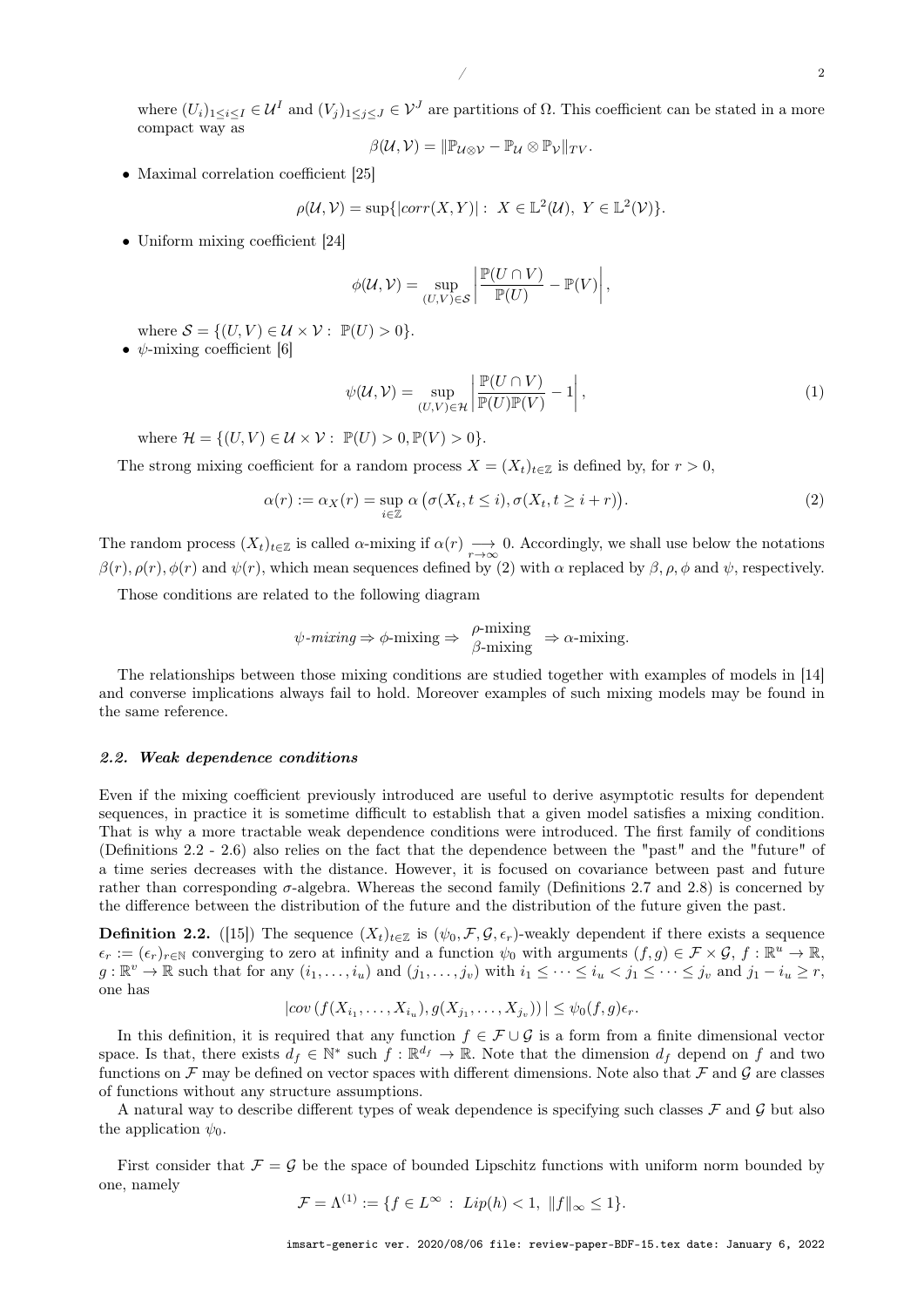This class is used together with function  $\psi_0$ , defined on  $(\Lambda^{(1)})^2$ , such that

$$
\psi_0(f,g) := \nu(d_f, d_g)\mu(Lip(f), Lip(g))
$$

with  $\nu$  and  $\mu$  respectively defined on  $\mathbb{N}^2$  and  $\mathbb{R}^2_+$ . We will see in this section that the choice of  $\psi_0$  is of particular interest.

**Definition 2.3** ( $\eta$ -dependence condition). Consider the function

$$
\psi_1(f,g) = d_f Lip(f) + d_g Lip(g).
$$

The random process  $(X_n)_{n\in\mathbb{Z}}$  is  $\eta$ -weakly dependent (or just  $\eta$ -dependent) if it is  $(\psi_1,\Lambda^{(1)},\Lambda^{(1)},\epsilon_r)$ -weakly dependent. In this case, we denote the sequence  $\epsilon_r$  by  $\eta_r$ .

**Definition 2.4** ( $\kappa$ -dependence condition). Consider the function

$$
\psi_2(f,g) = d_f d_g Lip(f) Lip(g).
$$

The random process  $(X_n)_{n\in\mathbb{Z}}$  is  $\kappa$ -weakly dependent (or just  $\kappa$ -dependent) if it is  $(\psi_2,\Lambda^{(1)},\Lambda^{(1)},\epsilon_r)$ -weakly dependent. In this case, we denote the sequence  $\epsilon_r$  by  $\kappa_r$ .

Those definitions can be extended to for any integer  $j > 2$  setting

$$
\psi_j(f,g) = (d_f Lip(f) + d_g Lip(g))^j.
$$

Secondly we may consider the classes of functions  $F$  of bounded functions with respect to the uniform norm and  $\mathcal{G} = \Lambda^{(1)}$  or the class of 1-bounded Lipschitz functions.

Definition 2.5 ( $\theta$ -dependence condition). Consider the function

$$
\psi'(f,g) = d_g Lip(g).
$$

The random process  $(X_n)_{n\in\mathbb{Z}}$  is  $\theta$ -weakly dependent (or just  $\theta$ -dependent) if it is  $(\psi', \mathcal{F}, \mathcal{G}, \epsilon_r)$ -weakly dependent. In this case, we denote the sequence  $\epsilon_r$  by  $\theta_r$ .

This definition is a particular case of a more general definition holding in a causal case. We can refer to section 2.3 of [9] for more details about the general definition of the coefficient  $\theta_r$ .

In this framework, we can define a notion of weak convergence which include the cases  $\eta$  and  $\kappa$ .

**Definition 2.6** ( $\lambda$ -dependence conditions). Consider the function

$$
\tilde{\psi}(f,g) = d_f d_g Lip(f) Lip(g) + d_f Lip(f) + d_g Lip(g).
$$

The random process  $(X_n)_{n\in\mathbb{Z}}$  is  $\lambda$ -weakly dependent (or just  $\lambda$ -dependent) if it is  $(\tilde{\psi}, \Lambda^{(1)}, \Lambda^{(1)}, \epsilon_r)$ -weakly dependent. In this case, we denote the sequence  $\epsilon_r$  by  $\lambda_r$ .

The  $\tau$ -dependence coefficients were introduced in Dedecker and Prieur [11].

**Definition 2.7** ( $\tau$ -dependence conditions). Let  $(\Omega, \mathcal{A}, \mathbb{P})$  a probability space and M a  $\sigma$ -algebra of A. We define the coefficient  $\tau_p$ , for  $d > 1$  and a random variable X, by:

$$
\tau_p(\mathcal{M}, X) = \left\| \sup_{g \in \Lambda^{(1)}} \left( \int g(x) \mathbb{P}_{X | \mathcal{M}}(\mathrm{d}x) - \int g(x) \mathbb{P}_X(\mathrm{d}x) \right) \right\|_p,
$$

where  $\mathbb{P}_X$  and  $\mathbb{P}_{X|\mathcal{M}}$  denote respectively the distribution of X and the conditional distribution of X given M. In practice we consider the  $\sigma$ -algebras  $\mathcal{M}_i = \sigma(X_i, j \leq i)$  in order to introduce the coefficient  $\tau_{p,k}(r)$ define by

$$
\tau_{p,k}(r) = \max_{1 \leq l \leq k} \frac{1}{l} \sup_{i+r \leq j_1 < \ldots, < j_l} \tau_p \left( \mathcal{M}_i, (X_{j_1}, \ldots, X_{j_l}) \right).
$$

We also recall Wu [40] and Wu and Shao [41]'s dependence structures.

**Definition 2.8** (Physical dependence). Let  $(\varepsilon_i)_{i\in\mathbb{Z}}$  be i.i.d. random variables, and denote  $\mathcal{F}_i = (..., \varepsilon_{i-1}, \varepsilon_i)$ . Let  $(\varepsilon_i')_{i\in\mathbb{Z}}$  be an independent copy of  $(\varepsilon_i)_{i\in\mathbb{Z}}$  and  $\mathcal{F}'_i = (\mathcal{F}_{-1}, \varepsilon'_0, \varepsilon_1, ..., \varepsilon_i)$  the coupled version of  $\mathcal{F}_i$ . Assume

$$
X_i = g(\ldots, \varepsilon_{i-1}, \varepsilon_i) \in L^p, \quad p > 0,
$$
\n
$$
(3)
$$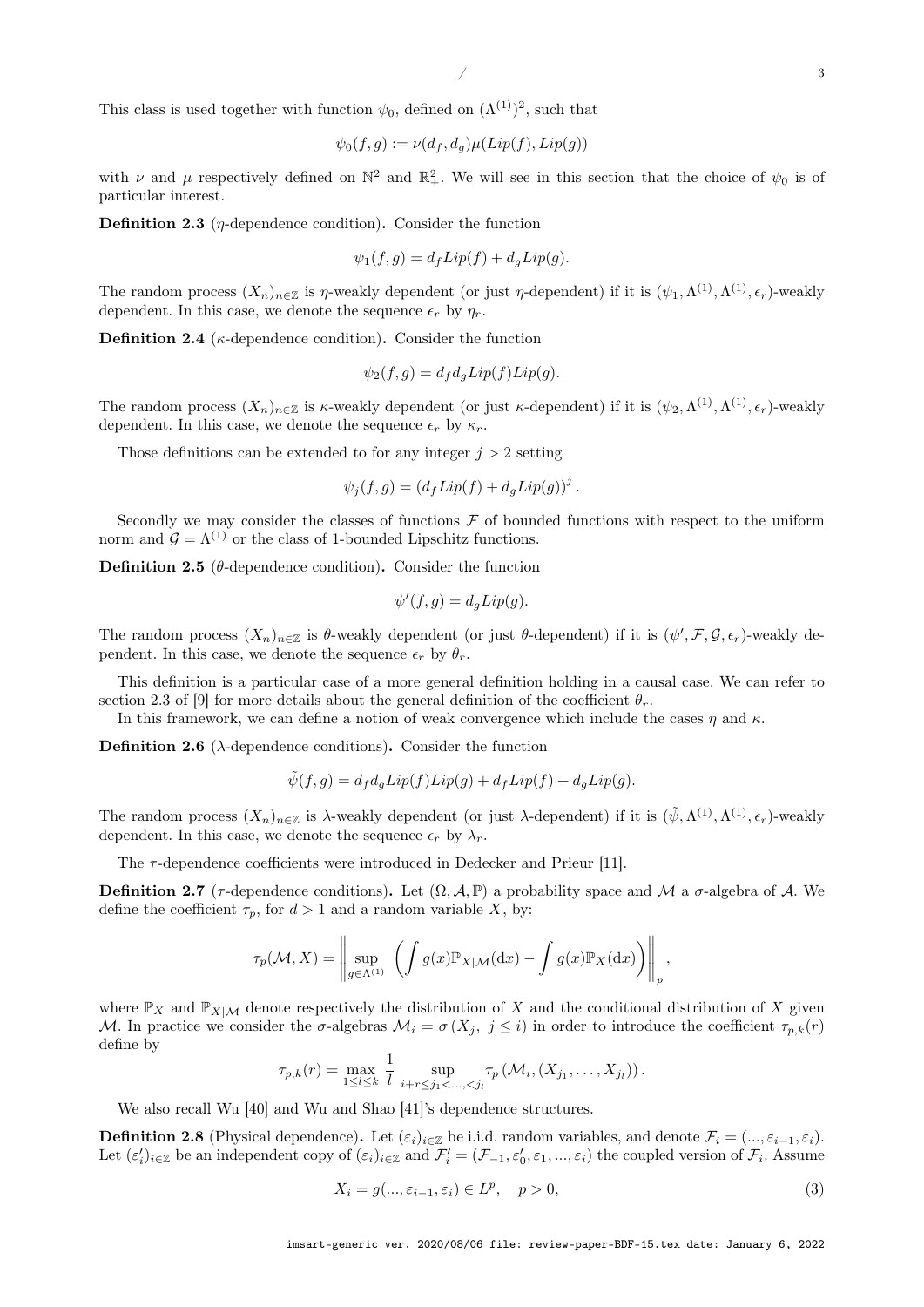where  $g$  is a measurable function such that  $X_i$  is well-defined. Define

$$
\theta_p(i) = \|X_i - X'_i\|_p
$$
 and  $\Theta_{m,p} = \sum_{i=m}^{\infty} \theta_p(i),$ 

where  $X'_i = g(\mathcal{F}'_i)$ . Denote  $\mathcal{F}'_i = (\ldots, \varepsilon'_{i-1}, \varepsilon'_i)$ . Assume  $X_i \in L^p, p > 2$ , and define

$$
\Delta_p(n) = \sup_i ||X_i - g(\mathcal{F}'_{i-n}, \varepsilon_{i-n+1}, ..., \varepsilon_i)||_p,
$$

where  $g$  is a measurable function such that  $X_i$  is well-defined.

The relationships between those mixing conditions are studied together with examples of models in [9] and the relationships between all those coefficients are studied in details in this monograph. Moreover examples of weakly dependent models may be found in the same reference.

#### 3. Moment and probability inequalities

We present some moment and probability inequalities for weak dependence sequences. In this section, let  $(X_i)_{i\in\mathbb{Z}}$  be a sequence of centered real valued random variables, and let  $S_n = \sum_{i=1}^n X_i, n \geq 1$ , be the partial sum of  $(X_i)_{i\in\mathbb{Z}}$ .

Denote  $\tau(x) = \sup_{k \geq 1} \tau_{1,k}(\lfloor x \rfloor)$ , where  $\lfloor x \rfloor$  denote the greatest integer lower than x. Assume that there exist three positive constants  $\gamma_1$ , a and c such that

$$
\tau(x) \le a \exp\{-cx^{\gamma_1}\}, \quad x \ge 1,\tag{4}
$$

and that, for two constants  $\gamma_2 \in (0, \infty]$  and  $b \in (0, \infty)$ , the following tail condition is satisfied:

$$
\sup_{k>0} \mathbb{P}(|X_k| > t) \le \exp\{1 - (t/b)^{\gamma_2}\}, \quad t > 0. \tag{5}
$$

Notice that when  $\gamma_2 = \infty$ ,  $(X_k)_{k>0}$  are uniformly bounded. Suppose furthermore that  $\gamma < 1$  and it is defined by

$$
1/\gamma = 1/\gamma_1 + 1/\gamma_2. \tag{6}
$$

.

Merlevède, Peligrad and Rio [27] have established the following Bernstein type inequality for  $\tau$ -mixing sequences.

Theorem 3.1  $([27])$ . Let

$$
V = \sup_{M>0} \sup_{i>0} \Big( var(\varphi_M(X_i)) + 2 \sum_{j>i} |cov(\varphi_M(X_i), \varphi_M(X_j))| \Big),
$$

where  $\varphi_M(x) = (x \wedge M) \vee (-M)$ . Assume the conditions (4), (5) and (6). Then V is finite and, for any  $n \geq 4$ , there exist positive constants  $C_1, C_2, C_3$  and  $C_4$  depending only on  $c, \gamma$  and  $\gamma_1$  such that it holds for any  $x > 0$ ,

$$
\mathbb{P}\Big(\sup_{1 \le j \le n} |S_j| \ge x\Big) \le n \exp\Bigg\{-\frac{x^{\gamma}}{C_1}\Bigg\} + \exp\Bigg\{-\frac{x^2}{C_2(1+nV)}\Bigg\} + \exp\Bigg\{-\frac{x^2}{C_3n} \exp\Big\{\frac{x^{\gamma(1-\gamma)}}{C_4(\log x)^{\gamma}}\Big\}\Bigg\}
$$

Liu, Xiao and Wu [26] obtained the following Rosenthal type inequality for physical dependence random variables.

**Theorem 3.2** ([26]). Let  $X_i$  be defined by (3). Assume  $\mathbb{E}|X_1|^p < \infty, p > 2$ . Then

$$
\|\max_{1\leq j\leq n} S_j\|_p \leq n^{1/2} \left[ \frac{87p}{\log p} \sum_{j=1}^n \theta_2(j) + 3(p-1)^{1/2} \sum_{j=n+1}^\infty \theta_p(j) + \frac{29p}{\log p} \|X_1\|_2 \right] + n^{1/p} \left[ \frac{87p(p-1)^{1/2}}{\log p} \sum_{j=1}^n j^{1/2-1/p} \theta_p(j) + \frac{29p}{\log p} \|X_1\|_p \right].
$$

In particular, it implies that

$$
\|\max_{1\leq j\leq n} S_j\|_p \leq c_p n^{1/2} (\Theta_{1,2} + \|X_1\|_2) + c_p n^{1/p} \left[ \sum_{j=1}^{\infty} \min(j,n)^{1/2-1/p} \theta_p(j) + \|X_1\|_p \right].
$$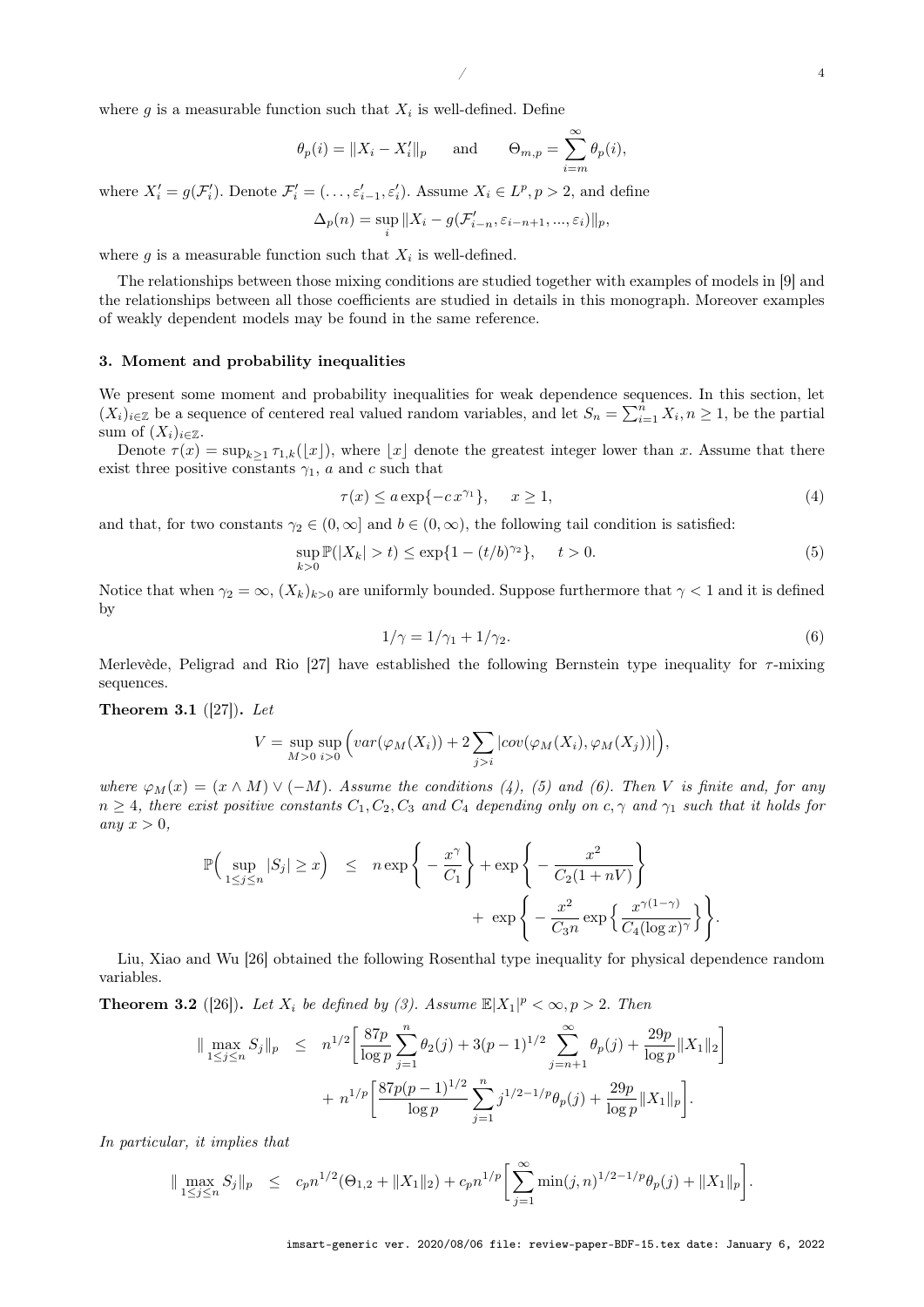Denote by  $G_q(y)$  the following Gaussian-like tail function

$$
G_q(y) = \sum_{j=1}^{\infty} \exp\{-j^q y^2\}, \qquad y > 0, \ q > 0.
$$

Note that  $\sup_{y\geq 1} G_q(y)e^{y^2} = G_q(1)e$ . Hence if  $y \geq 1, G_q(y) \leq G_q(1)e^{1-y^2}$ . With the notation of  $G_q(y)$ , Liu, Xiao and Wu [26] proved the following Nagaev type inequalities.

**Theorem 3.3** ([26]). Let  $X_i$  be defined by (3).

(i) Assume that

$$
v := \sum_{j=1}^{\infty} \mu_j < \infty
$$
, where  $\mu_j = (j^{p/2-1} \theta_p^p(j))^{1/(p+1)}$ .

Then for any  $x > 0$ ,

$$
\mathbb{P}\Big(\sup_{1 \le j \le n} |S_j| \ge x\Big) \le c_p \frac{n}{x^p} \Big(v^{p+1} + \|X_1\|_p^p \Big) + 4 \sum_{j=1}^{\infty} \exp \Big\{ -\frac{c_p \mu_j^2 x^2}{n v^2 \theta_2^2(j)} \Big\} + 2 \exp \Big\{ -\frac{c_p x^2}{n \|X_1\|_2^2} \Big\}.
$$

(ii) Assume that  $\Theta_{m,p} = O(m^{-\alpha}), \alpha > 1/2 - 1/p$ . Then there exist positive constants  $C_1, C_2$  such that for any  $x > 0$ ,

$$
\mathbb{P}\Big(\sup_{1\leq j\leq n}|S_j|\geq x\Big)\quad\leq\quad \frac{C_1\Theta_{0,p}^p n}{x^p}++4G_{1-2/p}\Big(\frac{C_2x}{\sqrt{n}\Theta_{0,p}}\Big).
$$

(iii) If  $\Theta_{m,n} = O(m^{-\alpha}), \alpha < 1/2 - 1/p$ , then for any  $x > 0$ ,

$$
\mathbb{P}\Big(\sup_{1\leq j\leq n}|S_j|\geq x\Big)\quad\leq \quad \frac{C_1\Theta_{0,p}^pp^{p(1/2-\alpha)}}{x^p}+4G_{(p-2)/(p+1)}\Big(\frac{C_2x}{n^{(2p-1-2\alpha p)/(2+2p)}\Theta_{0,p}}\Big).
$$

Let  $p \in [1,2]$ . For any  $x > 1$ , let  $r_x > 0$  be the solution to the equation

$$
x = (1 + r_x)^{\nu(p)} \exp\left\{\frac{r_x^2}{2}\right\}, \quad \text{where } \nu(p) = \begin{cases} 2p + 1 & \text{if } p \in (1, \frac{3}{2}]; \\ 6p - 3 & \text{if } p \in (\frac{3}{2}, 2]. \end{cases}
$$

One says that  $U_n$  satisfies Cramér moderate deviations (CMD) with rate  $t_n$  and exponent  $p > 0$  if, for every  $a > 0$ , there exists a constant  $C = C_{a,p}$ , does not depend on x or n, such that

$$
\left|\frac{\mathbb{P}(U_n \geq r_x)}{1-\Phi(r_x)}-1\right| \leq C(\frac{x}{t_n})^{\frac{1}{1+2p}} \quad \text{and} \quad \left|\frac{\mathbb{P}(U_n \leq -r_x)}{\Phi(-r_x)}-1\right| \leq C(\frac{x}{t_n})^{\frac{1}{1+2p}}
$$

hold uniformly in  $x \in [1, at_n]$ , where  $\Phi(x)$  is the standard normal distribution function. Wu and Zhao [42] showed that physical dependence sequences satisfy CMD.

**Theorem 3.4** ([42]). Let  $X_i$  be defined by (3). Assume  $X_0 \in L^{2p}, p \in (1,2]$  and  $\Theta_{0,2p} < \infty$ . Then the limit  $\sigma = \lim_{n \to \infty} ||S_n||_2 / \sqrt{n}$  exists and is finite. Assume that  $\sigma > 0$ , and that there exist  $0 < \alpha \leq \beta \leq \alpha + \frac{1}{2}$  such that the following conditions hold:

$$
\Theta_{m,2p} = O(m^{-\alpha})
$$
 and  $\sum_{i=m}^{\infty} \theta_{2p}^2(i) = O(m^{-2\beta}).$ 

Let  $\eta = \alpha \beta/(1+\alpha)$ . Then  $S_n/(\sigma \sqrt{n})$  satisfies CMD with rate  $t_n = n^{p-1}$ , or  $t_n = n^{p-1}/\log^p n$ , or  $t_n = n^{p\eta}$ , under  $\eta > 1 - 1/p$ , or  $\eta = 1 - 1/p$ , or  $\eta < 1 - 1/p$ , respectively, and exponent p.

Set  $\alpha \in (0,1)$ . Let  $m = |n^{\alpha}|$  and  $k = |n/(2m)|$ . Denote

$$
S_{l,s} = \sum_{i=l+1}^{l+s} X_i
$$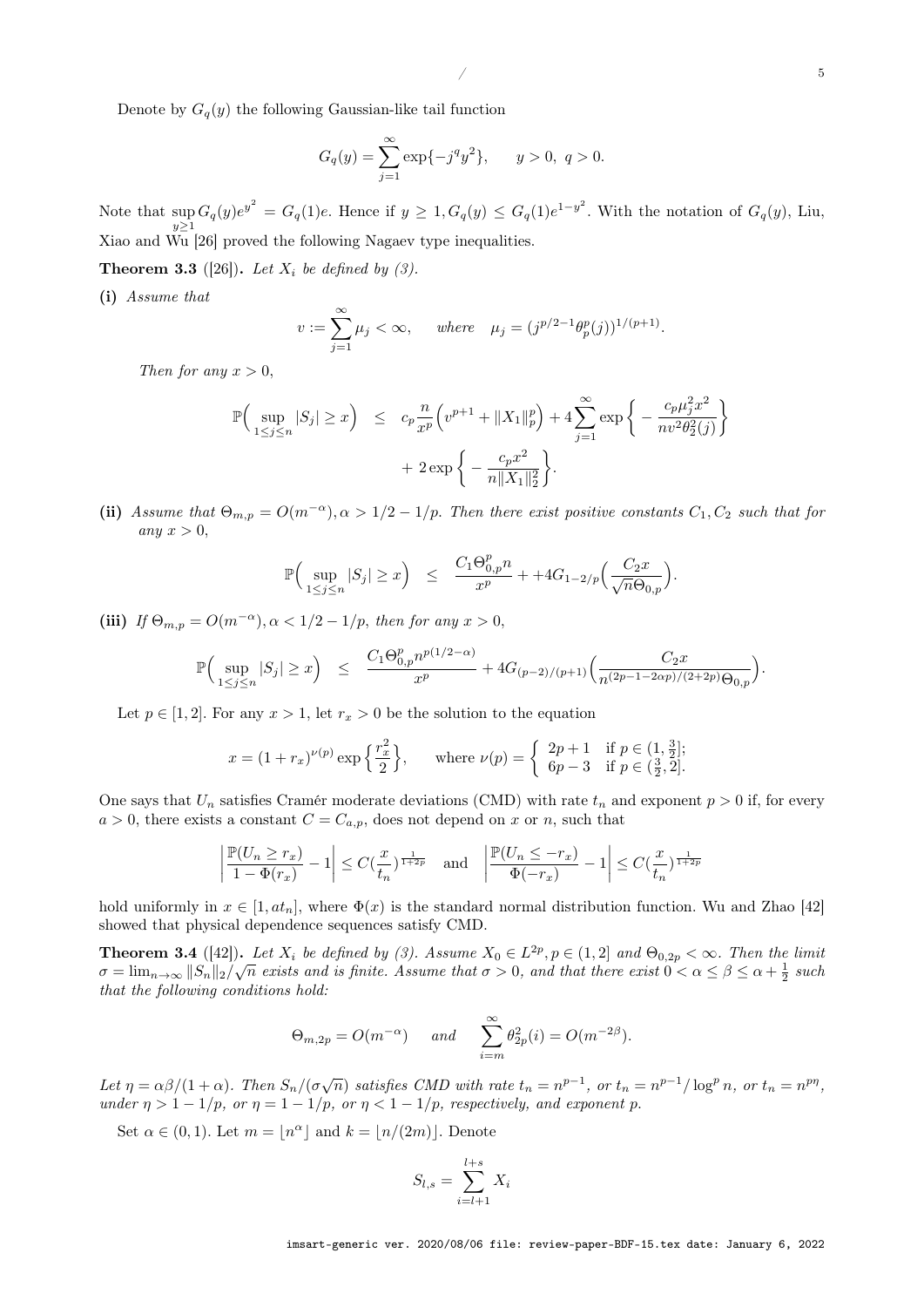the block sums of  $X_i$  for  $l + 1 \leq i \leq l + s$ , and  $Y_j = S_{2m(j-1), m}$ . Set

$$
S_k^o = \sum_{j=1}^k Y_j
$$
 and  $[S^o]_k = \sum_{j=1}^k (Y_j)^2$ .

Denote the interlacing self-normalized sums as follows

$$
W_n^o = S_k^o / \sqrt{[S^o]_k}.\tag{7}
$$

The following self-normalized Cramér moderate deviation result holds under a geometric moment contraction condition.

**Theorem 3.5** ([7]). Let  $X_i$  be defined by (3). Assume that  $\mathbb{E}|X_i|^q \leq c_1^q$  for all i and a constant  $q \in (2,3]$ and that

$$
\mathbb{E}S_{l,s}^2 \ge c_2^2s \quad \text{ for all } l \ge 0 \text{ and } s \ge 1.
$$

Assume also that there exist three positive constants  $a_1, a_2$  and  $\tau \in (0, 1]$  such that

$$
\Delta_q(n) \le a_1 e^{-a_2 n^{\tau}}.
$$

For any  $0 < \alpha < 1$ , then there exists a positive constant C, depending only on  $c_1/c_2, a_1, a_2, \alpha, q$  and  $\tau$  such that

$$
\left| \log \frac{\mathbb{P}(W_n^o \ge x)}{1 - \Phi(x)} \right| \le C \left( \frac{(1+x)^q}{n^{(1-\alpha)(q/2 - 1)}} \right) \tag{8}
$$

for all  $0 \le x \le c_0 \min(n^{(1-\alpha)/2}, n^{\alpha \tau/2})$ . In particular, it implies that

$$
\frac{\mathbb{P}(W_n^o \ge x)}{1 - \Phi(x)} = 1 + o(1)
$$
\n(9)

for all  $0 \le x = o(\min(n^{(1-\alpha)(q-2)/2q}, n^{\alpha \tau/2})).$ 

We also have the following self-normalized Cramér moderate deviations for  $\beta$ -mixing sequences.

**Theorem 3.6** ([7]). Assume that  $\mathbb{E}|X_i|^{2+\nu} \leq c_0^{2+\nu}$  for all i and a constant  $\nu \in (0,1]$ , and that

 $\mathbb{E}S_{l,s}^2 \ge c_1^2s$  for all  $l \ge 0$  and  $s \ge 1$ .

Assume also that there exist three positive constants  $a_1, a_2$  and  $\tau \in (0, 1]$  such that

$$
\beta(n) \le a_1 e^{-a_2 n^{\tau}}.
$$

Then for any positive constant  $\rho < \nu$ ,

$$
\left| \log \frac{\mathbb{P}(W_n^o \ge x)}{1 - \Phi(x)} \right| \le c_\rho \left( \frac{(1+x)^{2+\rho}}{n^{(1-\alpha)\rho/2}} \right) \tag{10}
$$

uniform for  $0 \le x = o(\min\{n^{(1-\alpha)/2}, n^{\alpha \tau/2}\})$ , where  $c_\rho$  depends only on  $c_0, c_1, \rho, a_1, a_2$  and  $\tau$ . In particular, it implies that

$$
\frac{\mathbb{P}(W_n^o \ge x)}{1 - \Phi(x)} = 1 + o(1)
$$
\n(11)

uniformly for  $0 \leq x = o(\min\{n^{(1-\alpha)\rho/(4+2\rho)}, n^{\alpha \tau/2}\}).$ 

For  $\psi$ -mixing sequences, we have the following self-normalized Cramér moderate deviations.

**Theorem 3.7** ([21]). Assume that there exists a constant  $\rho \in (0, 1]$  such that

$$
\mathbb{E}|S_{l,s}|^{2+\rho} \le s^{1+\rho/2} c_2^{2+\rho} \tag{12}
$$

and that

$$
\mathbb{E}S_{l,s}^2 \ge c_1^2s \quad \text{for all } l \ge 0 \text{ and } s \ge 1. \tag{13}
$$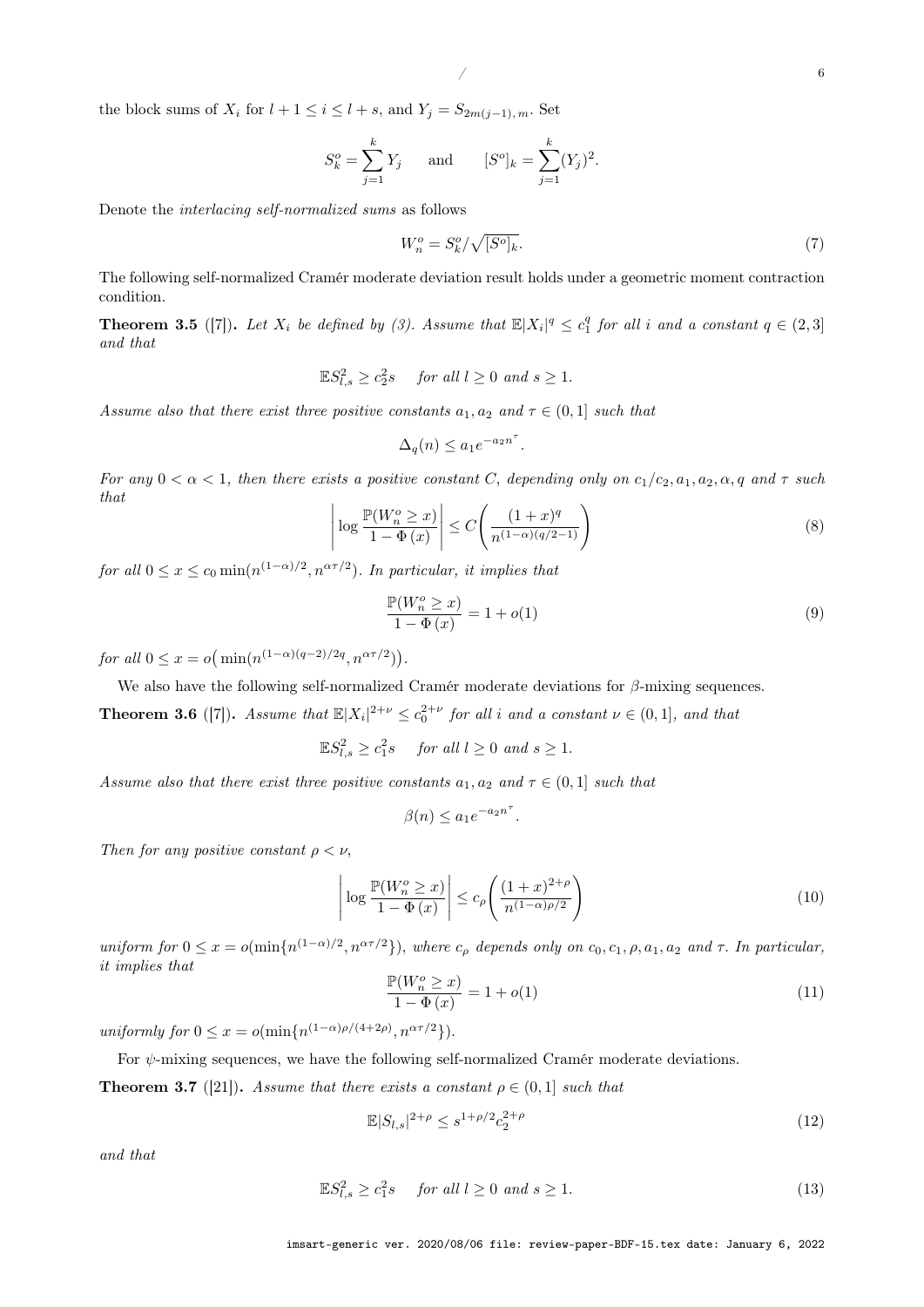Assume also that for some  $\alpha \in (0,1)$ , it holds

$$
\psi(n) = O\big(n^{-(1+\rho)/\alpha}\big), \quad n \to \infty.
$$

Then for any  $\rho \in (0, 1]$ , the following equality holds

$$
\frac{\mathbb{P}(W_n^o > x)}{1 - \Phi(x)} = 1 + o(1)
$$
\n
$$
(14)
$$

uniformly for  $0 \leq x = o(n^{(1-\alpha)\rho/(4+2\rho)})$ .

Similar results for stationary or  $\phi$ -mixing sequences, we refer to Fan [20].

### 4. Central limit theorems

In this section, we consider a random process  $(X_n)_{n\in\mathbb{Z}}$  with finite expectation. We set, for all  $n \in \mathbb{N}$ ,

$$
S_n = \sum_{i=1}^n (X_i - \mathbb{E}X_i),
$$

and, for all  $t \in [0, 1]$ ,

$$
W_n(t) = \frac{1}{\sqrt{n}} \sum_{i=1}^{\lfloor nt \rfloor} (X_i - \mathbb{E}X_i),
$$

where  $|t|$  denote the greatest integer lower than t. The aim of this section is to summarize some conditions under which the asymptotic behaviors of  $n^{-1/2}S_n$  and  $(W_n(t))_{t\in[0,1]}$  are known.

#### 4.1. Central limit theorems for sequences

This section is devoted to results about asymptotic normality of  $n^{-1/2}S_n$ . Since we have introduce two type of dependence measures, mixing and weak dependence, the additional assumptions differ depending on which kind of dependence structure is fulfilled. Nevertheless, the general idea is, in each case the series of corresponding coefficients should converge. The first result of asymptotic normality relies on a hypothesis about the sum of covariances.

**Theorem 4.1** ([33]). Suppose  $(X_n)_{n\in\mathbb{N}}$  be stationary and ergodic random variables with finite second order moment. If for  $\mathcal{F}_0 = \sigma(X_i, i \leq 0)$  and  $n \in \mathbb{N}$ ,

$$
\sum_{k>0} cov\left(\mathbb{E}(X_n|\mathcal{F}_0), X_k\right) < \infty
$$

and

$$
\lim_{n \to +\infty} \sup_{K>0} \Big| \sum_{k>K} cov\left(\mathbb{E}(X_n|\mathcal{F}_0), X_k\right) \Big| = 0,
$$

then  $n^{-1}var(S_n)$  converges to a finite  $\sigma^2 > 0$  and  $n^{-1/2}S_n$  converges in distribution to a normal distribution  $\mathcal{N}(0, \sigma^2)$ .

The extra assumption due to dependence in this theorem may be interpreted as a condition of summability about coefficients  $\epsilon_r$  in 2.2. In the case of mixing processes we can weaken this condition.

**Theorem 4.2** ([33, 16]). Suppose  $(X_n)_{n\in\mathbb{N}}$  be stationary and ergodic random variables with finite second order moment. If the process  $(X_n)_{n\in\mathbb{N}}$  fulfills one of the following two conditions, then  $n^{-1}var(S_n)$  converges to a finite  $\sigma^2 > 0$  and  $n^{-1/2}S_n$  converges in distribution to a normal distribution  $\mathcal{N}(0, \sigma^2)$ .

1. The process  $(X_n)_{n\in\mathbb{N}}$  is  $\alpha$ -mixing and satisfies

$$
\int_0^1 \alpha^{-1}(u)[Q_0(u)]^2 \mathrm{d}u < \infty,
$$

where  $Q_0(u) = \inf\{t : \mathbb{P}(|X_0| > t) \leq u\}$  and

$$
\alpha^{-1}(u) = \inf\{n \in \mathbb{N} : \sup_{k \in \mathbb{Z}} \alpha(\mathcal{F}_k, X_{k+n}) \le u\}.
$$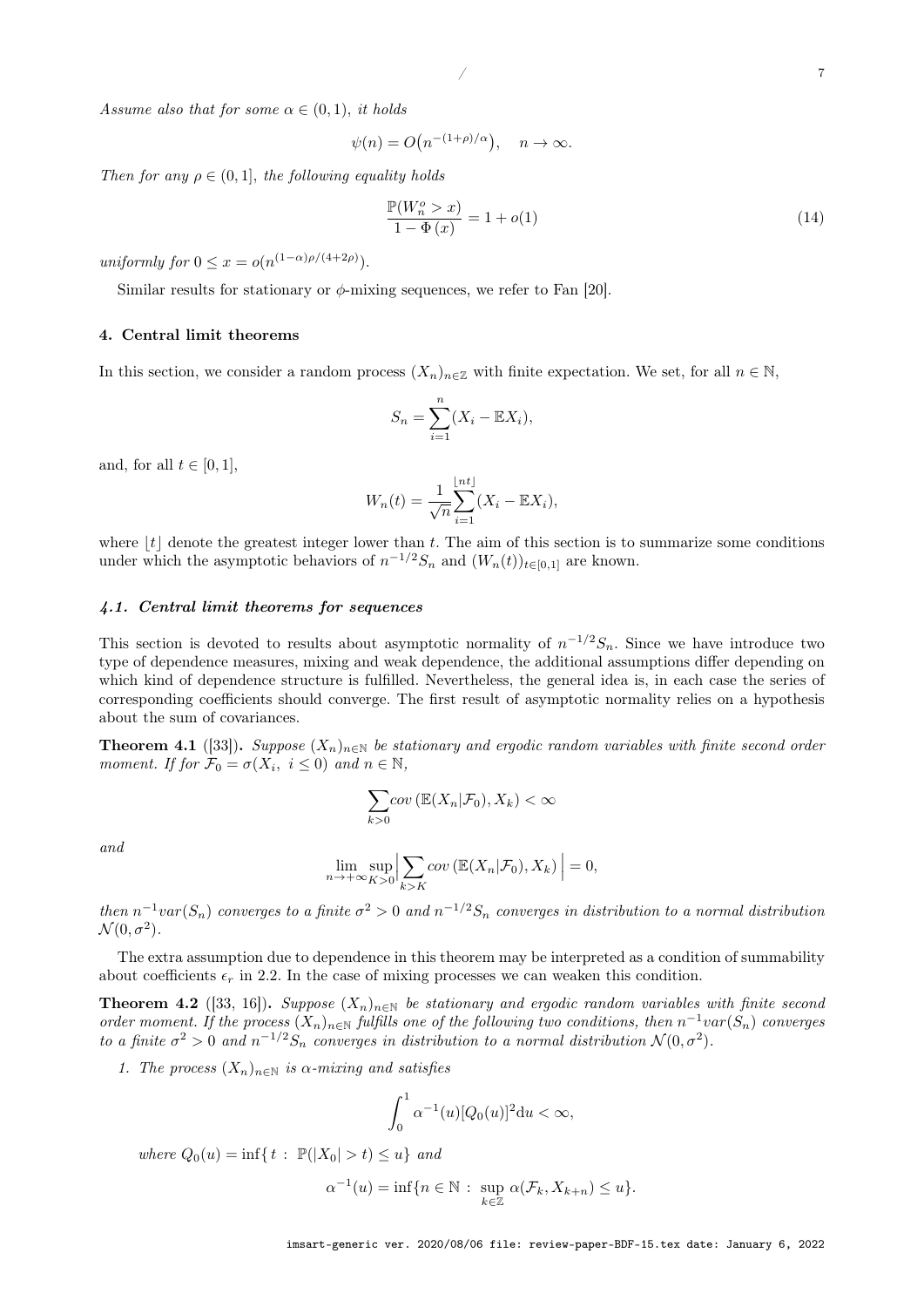2. The sequence  $(X_n)_{n\in\mathbb{N}}$  has a common distribution and is β-mixing (resp  $\alpha$ -mixing) with mixing coefficients satisfying

$$
\sum_{n\geq 1}\beta(n)<\infty\left(\text{resp }\sum_{n\geq 1}\alpha(n)<\infty\right).
$$

There exist an extension of this theorem, when it is stated in terms of condition 2, to the case of transformation of the sequence  $(X_n)_{n\in\mathbb{N}}$ , we refer to [33] for more details.

#### 4.2. Donsker-type theorems

Donsker's theorem always involve Wiener's measure on [0, 1] denoted by W and the Skorohod space  $D([0,1])$ which is roughly the space of *càdlàg* functions. We refer to the monography of Billingsley [5] for those classical definitions.

**Theorem 4.3** ([33]). If the real valued strictly stationary process  $(X_n)_{n\in\mathbb{N}}$  satisfies the assumption 1 of Theorem 4.2, then  $n^{-1}var(S_n) \to \sigma^2 > 0$  and

$$
W_n \underset{n \to +\infty}{\longrightarrow} \sigma W \quad in \quad D([0,1]).
$$

Apart of mixing conditions, in several different types of weak convergence it is possible to describe explicitly the rate of convergence required for  $({\epsilon_r})_{r \in \mathbb{N}}$  in order to have Donsker's theorems.

**Theorem 4.4** ([15]). Consider the real valued stationary process  $(X_n)_{n\in\mathbb{N}}$  with zero mean such that

$$
\mathbb{E}|X_0|^m < +\infty \quad \text{for a real number } m > 2.
$$

Then

$$
\sigma^2:=\sum_{t\in\mathbb{Z}} cov(X_0,X_t)<\infty
$$

and it holds

$$
W_n \underset{n \to +\infty}{\longrightarrow} \sigma W \quad in \quad D([0,1]),
$$

if one of the following assumptions is fulfilled:

- $\kappa$ -dependence : The process is  $\kappa$ -weakly dependent and satisfies  $\kappa_r = O(r^{-\kappa})$ ,  $r \to \infty$ , for some  $\kappa > 2 + 1/(m - 2)$ .
- $\lambda$ -dependence: The process is  $\lambda$ -weakly dependent and satisfies  $\lambda_r = O(r^{-\lambda}), r \to \infty$ , for some  $\lambda > 4 + 2/(m - 2)$ .
- $\theta$ -dependence: The process is  $\theta$ -weakly dependent and satisfies  $\theta_r = O(r^{-\theta}), r \to \infty$ , for some  $\theta > 1 + 1/(m - 2)$ .

This theorem is a concatenation of the results of Dedecker and Doukhan [8] (for θ-dependence) and Doukhan and Wintenberger [19] (for κ and λ-dependence).

#### 4.3. Triangular arrays

In the context or triangular schemes conditions for asymptotic normality are stated in terms close to the notion of  $\theta$ -weak dependence and rely on Lindeberg's method. Triangular arrays appear as natural issues in functional estimation which require windowing or thresholding as mentioned in [35].

**Theorem 4.5** ([29]). Suppose that  $(X_{n,k})_{1\leq k\leq n}$ ,  $n \in \mathbb{N}$ , is a triangular scheme of stationary random variables with  $\mathbb{E}X_{n,k} = 0$  and  $\sum_{k=1}^{n} \mathbb{E}X_{n,k}^2 \leq C$  for all n, k and some  $C < \infty$ . Furthermore, we assume that

$$
\sum_{k=1}^{n} \mathbb{E}\left(X_{n,k}^2 1_{\{|X_{n,k}|>\varepsilon\}}\right) \underset{n\to\infty}{\longrightarrow} 0
$$

holds for all  $\varepsilon > 0$  and that

$$
var(X_{n,1} + \cdots + X_{n,n}) \longrightarrow_{n \to \infty} \sigma^2 \in [0, \infty).
$$

For all n large enough, there exists a monotonously nonincreasing and summable sequence  $(\gamma(r))_{r\in\mathbb{N}}$  such that, for all indices  $s_1 < \cdots < s_u < s_u + r = t_1 \le t_2$ , the following upper bounds for covariances hold true: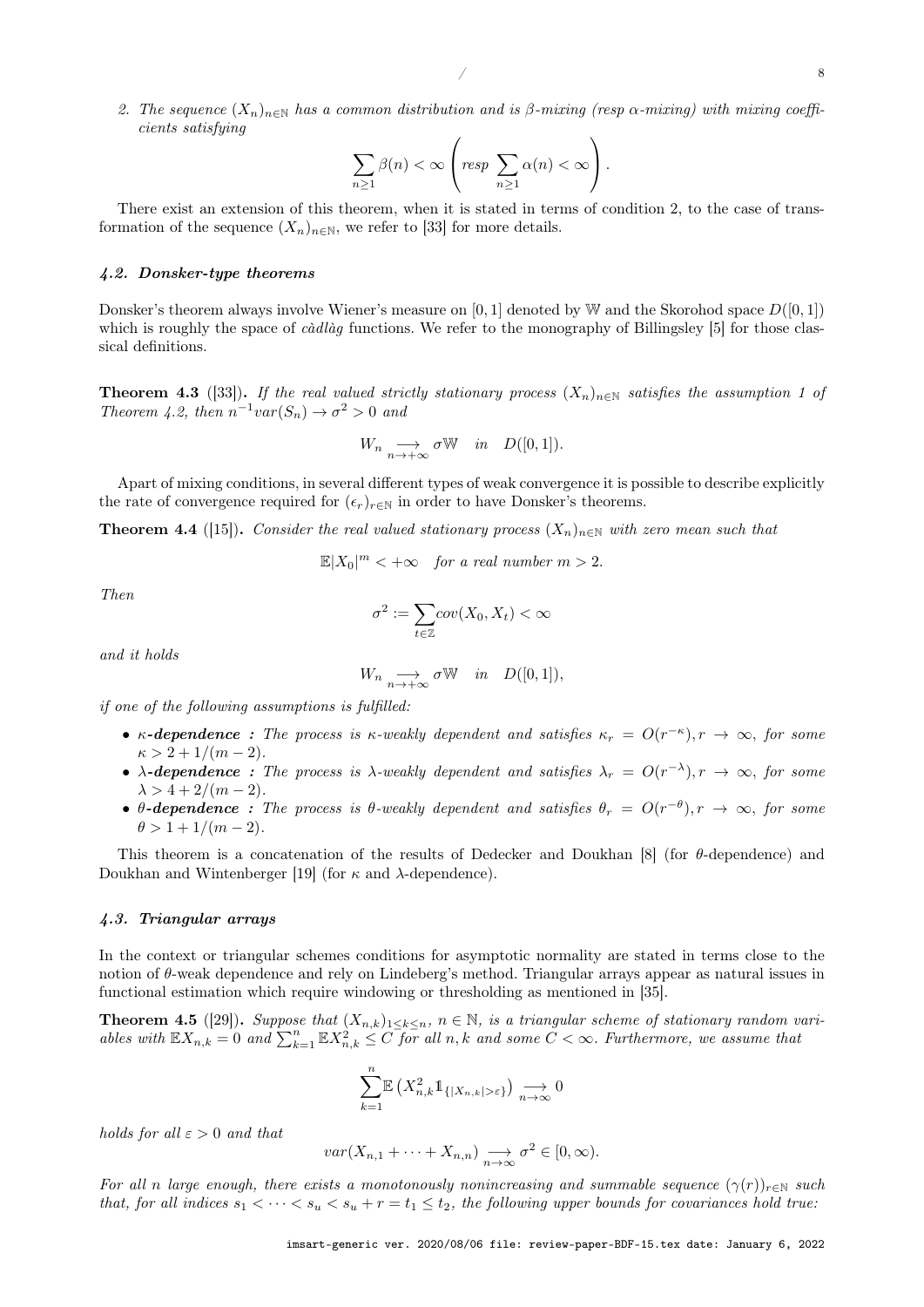• For all measurable and square integrable function  $g : \mathbb{R}^u \to \mathbb{R}$ ,

$$
|cov(g(X_{n,s_1},\ldots,X_{n,s_u}),X_{n,t_1}))| \leq \frac{1}{\sqrt{n}}\sqrt{\mathbb{E}(g^2(X_{n,s_1},\ldots,X_{n,s_u}))}\gamma(r).
$$

• For all measurable and bounded functions  $g : \mathbb{R}^u \to \mathbb{R}$ ,

$$
|cov(g(X_{n,s_1},\ldots,X_{n,s_u}),X_{n,t_1}X_{n,t_2}))| \leq \frac{1}{n}||g||_{\infty}\gamma(r).
$$

Then

$$
\sum_{k=1}^{n} X_{n,k} \xrightarrow[n \to \infty]{d} \mathcal{N}(0, \sigma^2),
$$

where  $\stackrel{d}{\longrightarrow}$  stands for convergence in distribution.

Theorem 4.5 can be extended to the case where  $X_{n,k} \in \mathbb{R}^d$  with  $d > 1$ . Such result can be found in [4]. For triangular arrays, we also have the following result similar to Theorem 4.5.

**Theorem 4.6** ([28]). Suppose that  $(X_{n,k})_{1\leq k\leq n}$ ,  $n \in \mathbb{N}$ , is a triangular scheme of stationary random variables with  $\mathbb{E}X_{n,k} = 0$  and  $\sum_{k=1}^{n} \mathbb{E}X_{n,k}^2 \leq C$  for all n, k and some  $C < \infty$ . Furthermore, assume that

$$
\sum_{k=1}^{n} \mathbb{E}\left(X_{n,k}^2 1\!\!1_{\{|X_{n,k}|>\varepsilon\}}\right) \underset{n\to\infty}{\longrightarrow} 0
$$

holds for all  $\varepsilon > 0$  and that

$$
var(X_{n,1} + \cdots + X_{n,n}) \underset{n \to \infty}{\longrightarrow} \sigma^2 \in [0, \infty).
$$

For all n large enough, there exists a summable sequence  $(\gamma(r))_{r \in \mathbb{N}}$  such that, for all indices  $s_1 < \cdots <$  $s_u < s_u + r = t_1 \leq t_2$ , the following upper bounds for covariances hold true: for all measurable functions  $g: \mathbb{R}^u \to \mathbb{R},$ 

$$
|cov(g(X_{n,s_1},\ldots,X_{n,s_u})X_{n,s_u},X_{n,t_1}))| \leq ({\mathbb{E}} X_{n,s_u}^2 + {\mathbb{E}} X_{n,t_1}^2 + n^{-1}) \gamma(r)
$$

and

$$
|cov(g(X_{n,s_1},\ldots,X_{n,s_u}),X_{n,t_1}X_{n,t_2}))| \leq (\mathbb{E}X_{n,t_1}^2 + \mathbb{E}X_{n,t_2}^2 + n^{-1})\gamma(r).
$$

Then

$$
\sum_{k=1}^{n} X_{n,k} \xrightarrow[n \to \infty]{d} \mathcal{N}(0, \sigma^2).
$$

#### 5. Functional central limit theorems

This section is concerned with a weak convergence of empirical measures. The empirical measure of a sample  $X_1, \ldots, X_n$  of random variables, taken their values in a space X, is defined as

$$
\mathbb{P}_n = \frac{1}{n} \sum_{i=1}^n \delta_{X_i}.
$$

Considering a class of functions  $\mathcal F$  we defined the  $\mathcal F$ -indexed empirical process  $\mathbb G_n$  by

$$
f \in \mathcal{F} \mapsto \mathbb{G}_n f = \sqrt{n} \left( \mathbb{P}_n f - \mathbb{P} f \right),
$$

where  $\mathbb P$  is the common distribution of the  $(X_i)_{i=1}^n$  and  $\mathbb Qf$  denote, for any measure  $\mathbb Q$ ,  $\int_{\mathcal X} f d\mathbb Q$ . A functional central limit theorem can be seen as a uniform version of the central limit theorem  $\mathbb{G}_n f \stackrel{d}{\rightarrow} \mathcal{N}(0,\mathbb{P}(f-\mathbb{P}f)^2)$ . In that sense we investigated in this section, under which conditions there exists a Gaussian process G such that

$$
\mathbb{G}_n \stackrel{d}{\to} \mathbb{G}, \quad l^{\infty}(\mathcal{F}).
$$

Here,  $l^{\infty}(\mathcal{F})$  denotes the space of F-indexed process endowed with uniform metric. Considering a stationary sequence  $(X_t)_{t\in\mathbb{Z}}$ , the candidate of the limit Gaussian process is entirely determined by finite dimensional convergences, also known as fi-di convergences. Indeed, for any  $p \in \mathbb{N}^*$  and any vector  $(f_1, \ldots, f_p) \subset \mathcal{F}$  we have

$$
(\mathbb{G}_n f_1, \dots, \mathbb{G}_n f_p) \stackrel{d}{\to} \mathcal{N}(0, \Sigma), \tag{15}
$$

where  $\Sigma_{i,j} := \mathbb{P}((f_i - \mathbb{P}f_i)(f_j - \mathbb{P}f_j)).$  Consequently, under weak dependence assumption for which previous convergences holds, only the question of the existence of a such Gaussian limit remains. The following theorem gives a baseline of a general strategy to solve this problem. In the two following subsections, we present results adapted for particular type of classes  $\mathcal{F}$ .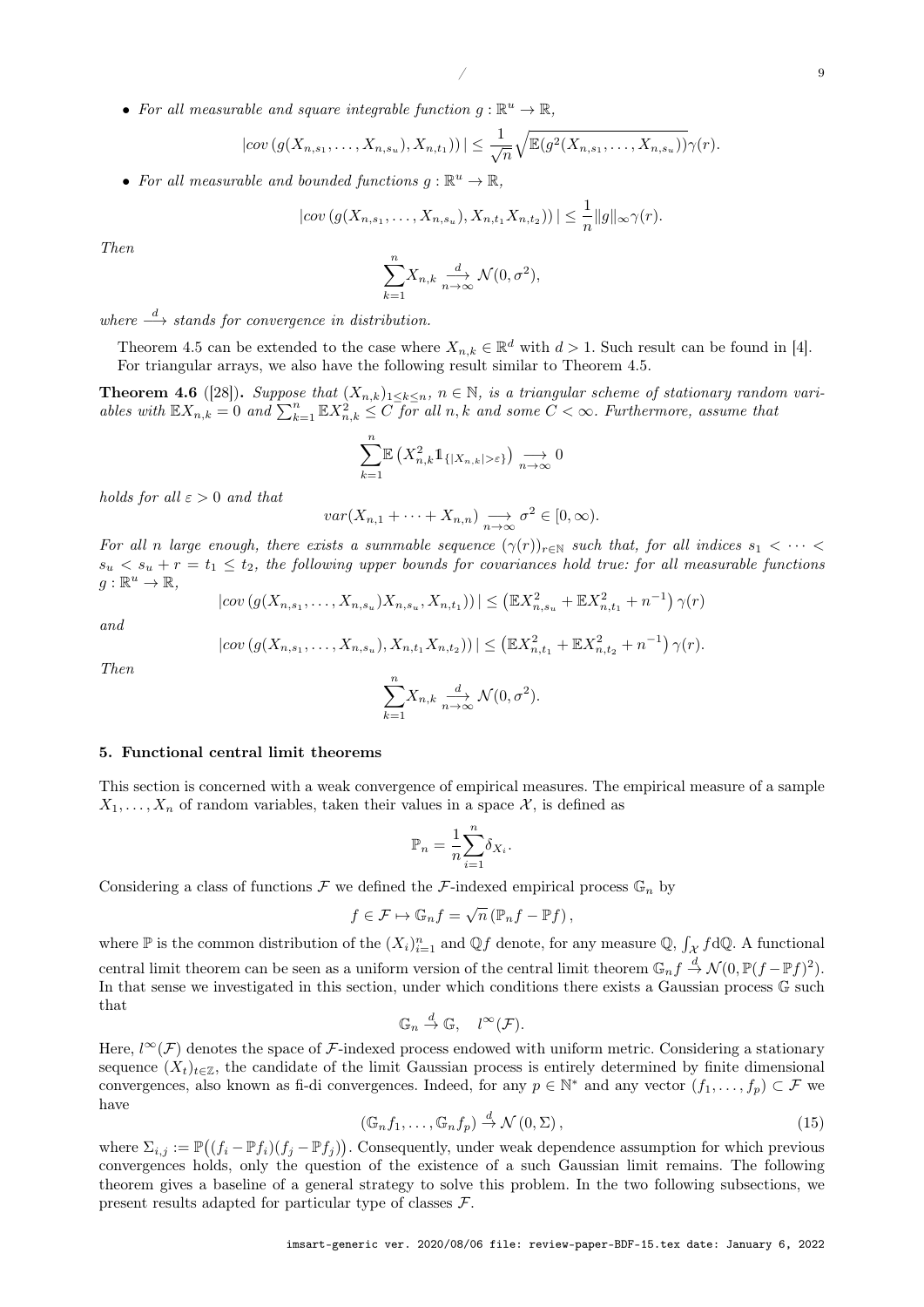2. For every  $\varepsilon > 0$  and  $\eta > 0$ , there exists  $\delta > 0$  such that

1. The convergence (15) hold for any  $p \in \mathbb{N}^*$ .

**Lemma 5.1.** Let  $\rho$  be a metric on F. Assume the following two conditions:

$$
\limsup_{n\to\infty} \mathbb{P}^*\left(\sup_{\substack{(f,g)\in\mathcal{F}^2\\ \rho(f,g)<\delta}} |\mathbb{G}_n(f)-\mathbb{G}_n(g)|>\eta\right)<\varepsilon.
$$

Then there exists a tight Gaussian process  $\mathbb G$  with margins given by (15) such that  $\mathbb G_n \stackrel{d}{\to} \mathbb G$  in  $l^{\infty}(\mathcal{F})$ . Conversely, if  $\mathbb{G}_n \stackrel{d}{\to} \mathbb{G}$  in  $l^{\infty}(\mathcal{F})$  where  $\mathbb{G}$  is a tight Gaussian process then conditions 1 and 2 are fulfilled.

In Lemma 5.1, the notation P <sup>∗</sup> denotes the outer probability, which is the probability of the lowest measurable set containing our set of interest. This precaution is necessary since, in the empirical processes theory, non measurable map might easily appears (see e.g. Example 3 p. 48 in [37]). Note that, even if those details are hidden here, the weak convergence is defined in terms of outer expectation to avoid problems of measurability [23]. The condition 2 is commonly named asymptotic  $\rho$ -equicontinuity and is closely related with the asymptotic tightness of G. For the i.i.d. case, we refer to the monographs of Van der Vaart and Wellner [37] or Pollard [31].

#### 5.1. Empirical cumulative distribution functions

We first consider the case, may be the more natural, of empirical cumulative distribution function (cdf) of real valued random variable. This correspond to the case where the class  $\mathcal F$  is the class of indicators of the half real line, that is

$$
\mathcal{F} = \{ \mathbb{1}_{\{ \cdot \leq x \}}, \ x \in \mathbb{R} \}.
$$

This definition can be easily extended to the case of random variable with value in  $\mathbb{R}^d$  considering the class of indicators of quadrant understanding "≤" components wise.

For the class of indicators, the condition 2 of Lemma 5.1 is easy to check, this leads functional CLT which can be clearly stated.

The next theorem presents some functional CLTs for univariate cdf.

**Theorem 5.2** ([33, 36, 18]). Let  $(X_t)_{t\in\mathbb{Z}}$  be a stationary sequence of real random variables with common continuous cumulative distribution function  $F$ . There exists a tight Gaussian process  $\mathbb G$  such that

$$
\mathbb{G}_n \stackrel{d}{\to} \mathbb{G}, \quad in \; l^{\infty}(\mathbb{R}),
$$

if one of the following assertion are fulfilled:

1. The sequence  $(\alpha(r))_{r>0}$  of strong mixing coefficients satisfies

$$
\alpha(r) \le cr^{-\alpha}, \quad \text{with } \alpha > 1 \text{ and } c \ge 1.
$$

2. The sequence  $(\rho(r))_{r>0}$  of maximal correlation coefficients satisfies

$$
\sum_{n=1}^{\infty} \rho(2^n) < \infty.
$$

3. The sequence  $(X_t)_{t\in\mathbb{Z}}$  is  $\eta$ -weakly dependent with dependence coefficients satisfying

$$
\eta_r = O\big(r^{-15/2 - \nu}\big), \quad \text{with } \nu > 0.
$$

4. The sequence  $(X_t)_{t\in\mathbb{Z}}$  is  $\kappa$ -weakly with dependence coefficients satisfying

$$
\kappa_r = O\left(r^{-5-\nu}\right), \quad \text{with } \nu > 0.
$$

Under  $\alpha$  and  $\beta$ -mixing conditions, we have the following functional CLT for multivariate cdf.

**Theorem 5.3** ([33, 3]). Let  $(X_t)_{t \in \mathbb{Z}}$  be a stationary sequence of random variables with values in  $\mathbb{R}^d$ . We assume that the univariate cdf of the margins are continuous. There exists a tight Gaussian process G such that

$$
\mathbb{G}_n \stackrel{d}{\to} \mathbb{G}, \quad in \; l^{\infty}(\mathbb{R}^d),
$$

if one of the following assertion is fulfilled: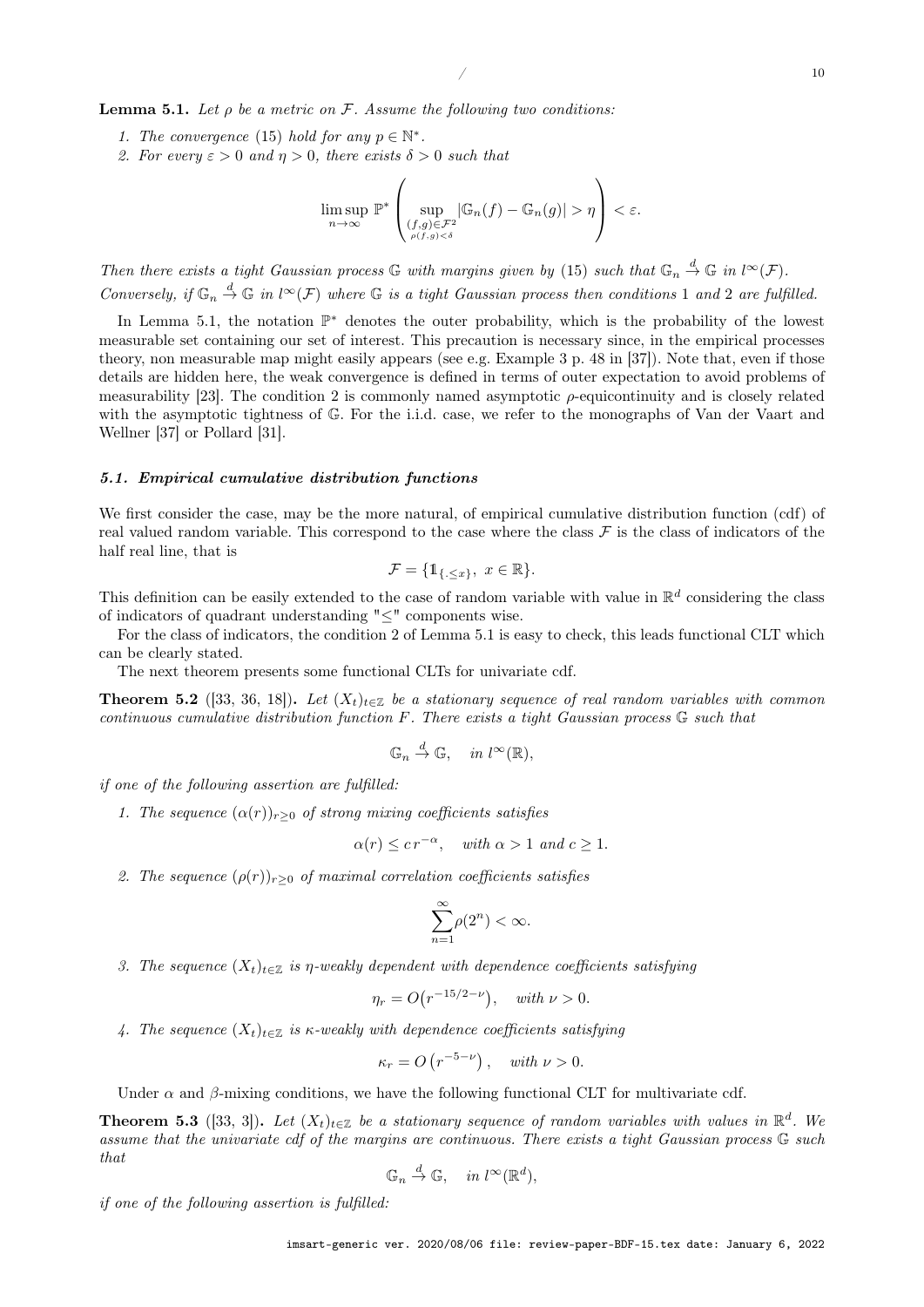1. The sequence  $(\alpha(r))_{r>0}$  of strong mixing coefficients satisfies

$$
\alpha(r) \leq c r^{-\alpha}
$$
, with  $\alpha > 1$  and  $c \geq 1$ .

2. The sequence  $(\beta(r))_{r>0}$  of absolute regularity coefficients satisfies

$$
\sum_{r=1}^{\infty} \beta(r) < \infty.
$$

In order to derive a multivariate central limit theorem, it is convenient to introduce a particular case of the coefficient  $\tau_p$ , which is more adapted to deal with empirical processes. Consider, for  $p \in [1,\infty]$ , the coefficient

$$
\tilde{\beta}_p(\mathcal{M},X) = \left\| \sup_{(t_i)_{i=1}^n \in (\mathbb{R}^d)^n} \left( \int \prod_{i=1}^n g_{t_i,i}(x_i) \mathbb{P}_{X|\mathcal{M}}(\mathrm{d}x) - \int \prod_{i=1}^n g_{t_i,i}(x_i) \mathbb{P}_X(\mathrm{d}x) \right) \right\|_p,
$$

where  $g_{t_i,i} = \mathbb{1}_{\{x \le t_i\}} - \mathbb{P}(X_i \le t_i)$ . We define quantities  $\tilde{\beta}_{p,k}(r)$  in the same way as Definition 2.7. The following theorem gives a functional CLT for multivariate cdf under weak dependence.

**Theorem 5.4** ([12]). Let  $(X_t)_{t \in \mathbb{Z}}$  be a stationary sequence of random variables taking their values on  $\mathbb{R}^d$ . There exists a tight Gaussian process G such that

$$
\mathbb{G}_n \stackrel{d}{\to} \mathbb{G}, \quad in \; l^{\infty}(\mathbb{R}^d),
$$

if one of the following assertion are fulfilled:

- 1. There exists  $\varepsilon \in (0,1]$  and  $p' > d(2+\varepsilon)/(2\varepsilon)$  such that  $\tilde{\beta}_{2,p'}(r) = O(r^{-1-\varepsilon}).$
- 2. There exists  $\varepsilon > 0$  such that

$$
\sum_{r=1}^{\infty} r\tilde{\beta}_{2,d+\varepsilon}(r) < \infty.
$$

- 3. There exists  $\varepsilon > 0$  such that  $\tilde{\beta}_{2,\infty}(r) = O(r^{-1-\varepsilon}).$
- 4. There exists  $\varepsilon > 0$  such that  $\tilde{\beta}_{2,1}(r) = O(r^{-2d-\varepsilon}).$
- 5. Each component of  $X_1$  has a bounded density and there exists  $\varepsilon > 0$  such that  $\tau_{2,\infty}(r) = O(r^{-2-\varepsilon})$ .
- 6. Each component of  $X_1$  has a bounded density and there exists  $\varepsilon > 0$  such that  $\tau_{2,1}(r) = O(r^{-4d-\varepsilon})$ .

Note that the conditions in this theorem are linked following the diagrams  $5 \Rightarrow 3 \Rightarrow 1$  and  $6 \Rightarrow 4 \Rightarrow 2$ .

#### 5.2. Classes of functions with finite entropy

The aim of this section is to pick out conditions on the class  $\mathcal F$  under which the point 2) of Lemma 5.1 is fulfilled. Since this condition is concerned in equicontinuity, we can investigate from the side of class of regular functions. Following this way, if we take  $\mathcal F$  as a ball in the space of Lipschitz square integrable functions endowed with a suitable metric, then Lemma 5.1 holds under assumption of sumability of strong mixing coefficients. We refer to section 8.2 in [33] to the construction of such balls and more specially to Theorem 8.1 to the result.

However, the fact that a class  $\mathcal F$ , fulfilling the equicontinuity conditions, is related to its "size". The size is defined in term of entropy with brackets (also call bracket entropy or bracketing number) or metric entropy number.

#### 5.2.1. Bracketting entropy numbers

**Definition 5.1.** Consider H a vector space of functions and  $\mathcal{F} \subset \mathcal{H}$ .

1. Let f,  $g \in \mathcal{F}$ , such that  $f \leq g$  (pointwise). We define the interval of functions or "brackets" between f and g, denoted by  $[f, g]$ , the set

$$
\{h \in \mathcal{H} : f \le h \le g\}.
$$

When F is endowed by a distance d,  $d(f, g)$  is the diameter of  $[f, g]$ .

2. The class F is said totally bounded with brackets if for every  $\delta > 0$ , there exists a finite set  $S(\delta)$  of brackets with diameter at most  $\delta$  such that for all  $f \in \mathcal{F}$ , there exists  $[h, g] \in S(\delta)$  such that  $f \in [h, g]$ .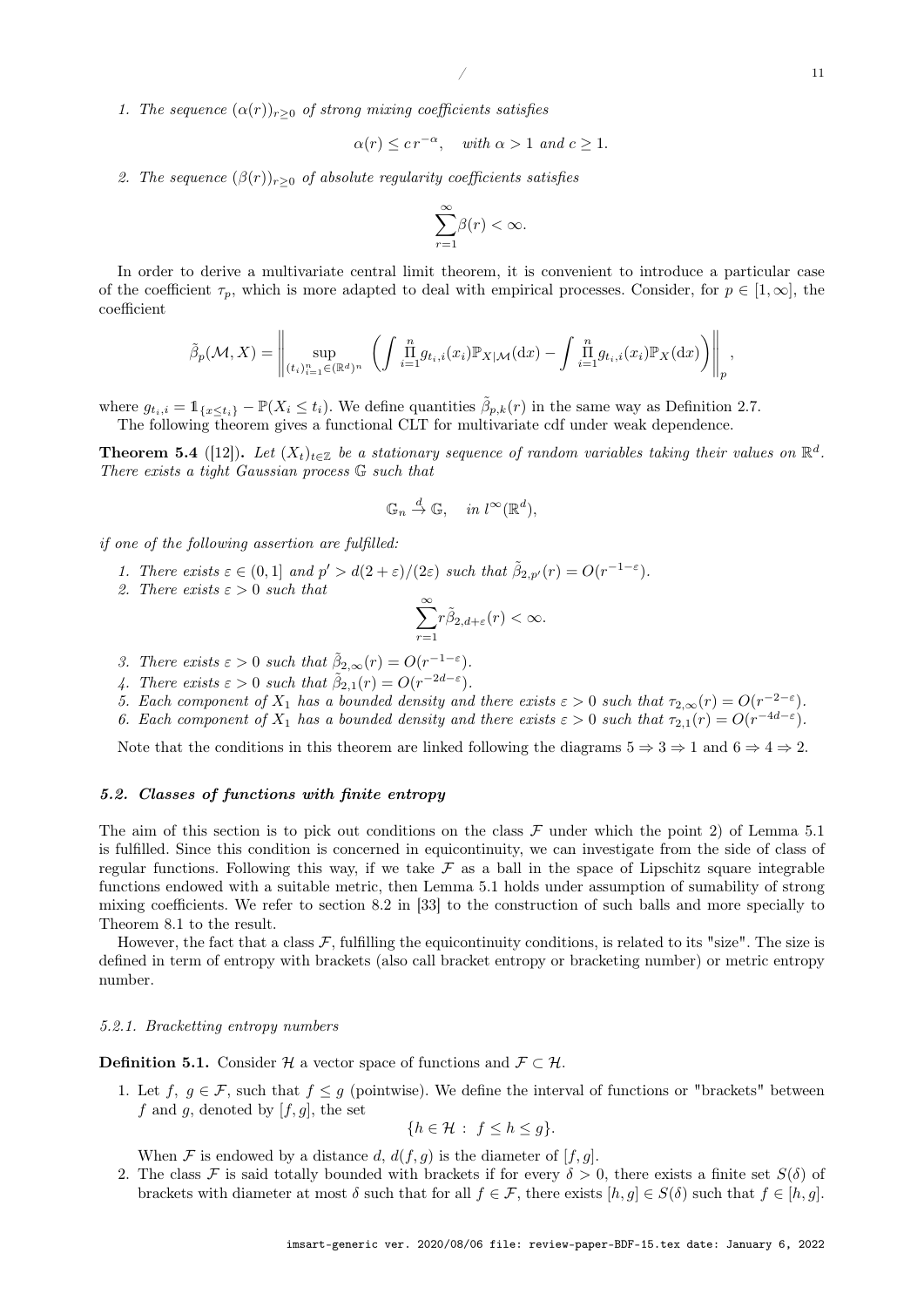- 3. We define the bracketing number of F as the lowest cardinal of sets  $S(\delta)$ . This bracketing number is denoted  $\mathcal{N}_{[1]}(\delta, \mathcal{F}).$
- 4. The entropy (with brackets) number of  $\mathcal F$  is defined by

$$
H_{\left[\right]\left]}(\delta, \mathcal{F}, d) = \log \left( \max(\mathcal{N}_{\left[\right]\left[}(\delta, \mathcal{F}), 2) \right) \right).
$$

Note that bracketing number and entropy with brackets both depend on the diameter  $\delta$  and on the metric on  $\mathcal{F}.$ 

For i.i.d. sequence with common distribution  $\mathbb{P}$ , when  $\mathcal{F} \subset L^2(\mathbb{P})$ , the condition

$$
\int_0^1 \sqrt{H_{\left[\; \right]\left(x,\mathcal{F},\, \right]\,\cdot\,\|_2}} \mathrm{d} x < \infty
$$

is sufficient so that the F−indexed empirical process satisfies a functional central limit theorem. See [30]. However this condition can't be used as well in a dependent setting. For  $(X_k)_{k\in\mathbb{Z}}$  stationary  $\beta$ -mixing sequence we introduce a weighted version of the Euclidean norm:

$$
||f||_{2,\beta} = \sqrt{\int_0^1 \beta^{-1}(u)U_f^2(u) \mathrm{d}(u)},
$$

where  $\beta^{-1}$  is the inverse function of  $r \in \mathbb{N} \mapsto \beta(r)$  for  $(\beta(r))_{r \in \mathbb{N}}$  the sequence of  $\beta$ -mixing coefficients and  $U_f$  is the inverse function of  $t \mapsto \mathbb{P}(|f(X_0)| > t)$ . We denote by  $L^{2,\beta}(\mathbb{P})$  the space of functions for which the norm  $\|.\|_{2,\beta}$  is finite.

**Theorem 5.5** ([17]). Let  $(X_k)_{k\in\mathbb{Z}}$  be stationary  $\beta$ -mixing sequence with common distribution  $\mathbb{P}$  such that

$$
\sum_{r>0}\beta(r)<\infty.
$$

If  $\mathcal{F} \subset L^{2,\beta}(\mathbb{P})$  fulfills

$$
\int_0^1 \sqrt{H_{\left[\right]}\left(x,\mathcal{F},\left\|\right.\right\|\right]_{2,\beta}}\right)dx < \infty,\tag{16}
$$

then  $\mathbb{G}_n \stackrel{d}{\to} \mathbb{G}$  in  $l^{\infty}(\mathcal{F})$ .

The condition (16) is not that easy to be checked. Even the class of quadrant do not fulfill this condition. To avoid this issue, the idea is to use the maximal coupling of Goldstein [22] to built a suitable measure for which F fulfills the equicontinuity condition with the unweighted norms of  $L^2$  or  $L^1$ .

**Theorem 5.6.** Let  $(X_k)_{k\in\mathbb{Z}}$  be a stationary  $\beta$ -mixing sequence with common distribution  $\mathbb{P}$  such that

$$
\sum_{r>0}\!\beta(r)<\infty.
$$

Let Q be a positive measure built by maximal coupling and  $\mathcal{F} \subset L^1(\mathbb{Q})$  a class of functions taking their values in [-1,1]. If F is totally bounded in  $L^1(\mathbb{Q})$  and

$$
\int_0^1 \sqrt{H_{\left[\right]}\left(x,\mathcal{F},\left\|\right.\right\|\right)\left/x}\, \, \mathrm{d}x < \infty,
$$

then  $\mathbb{G}_n \stackrel{d}{\to} \mathbb{G}$  in  $l^{\infty}(\mathcal{F})$ .

The measure Q exists and is positive when the coefficients  $\beta(r)$  are summable and its construction is explicit. One can find this construction in the monography of Rio [33] p. 112.

Dedecker and Louichi [15] established the counterpart of Theorem 5.6 in terms of  $\phi$ -mixing. We recall that those mixing coefficients are defined for  $r \in \mathbb{N}^*$  as

$$
\phi_k(r) = \sup_{r < i_1 \leq \dots \leq i_k} \phi(\sigma(X_i, i \leq 0), \sigma(X_{i_1}, \dots, X_{i_k})).
$$

**Theorem 5.7** ([15]). Let  $(X_i)_{i\in\mathbb{Z}}$  be a stationary sequence with common distribution  $\mathbb{P}$  and  $\mathcal{F} \subset L^2(\mathbb{P})$ . Then  $\mathbb{G}_n \stackrel{d}{\rightarrow} \mathbb{G}$  in  $l^{\infty}(\mathcal{F})$  if one of the following assumptions is fulfilled.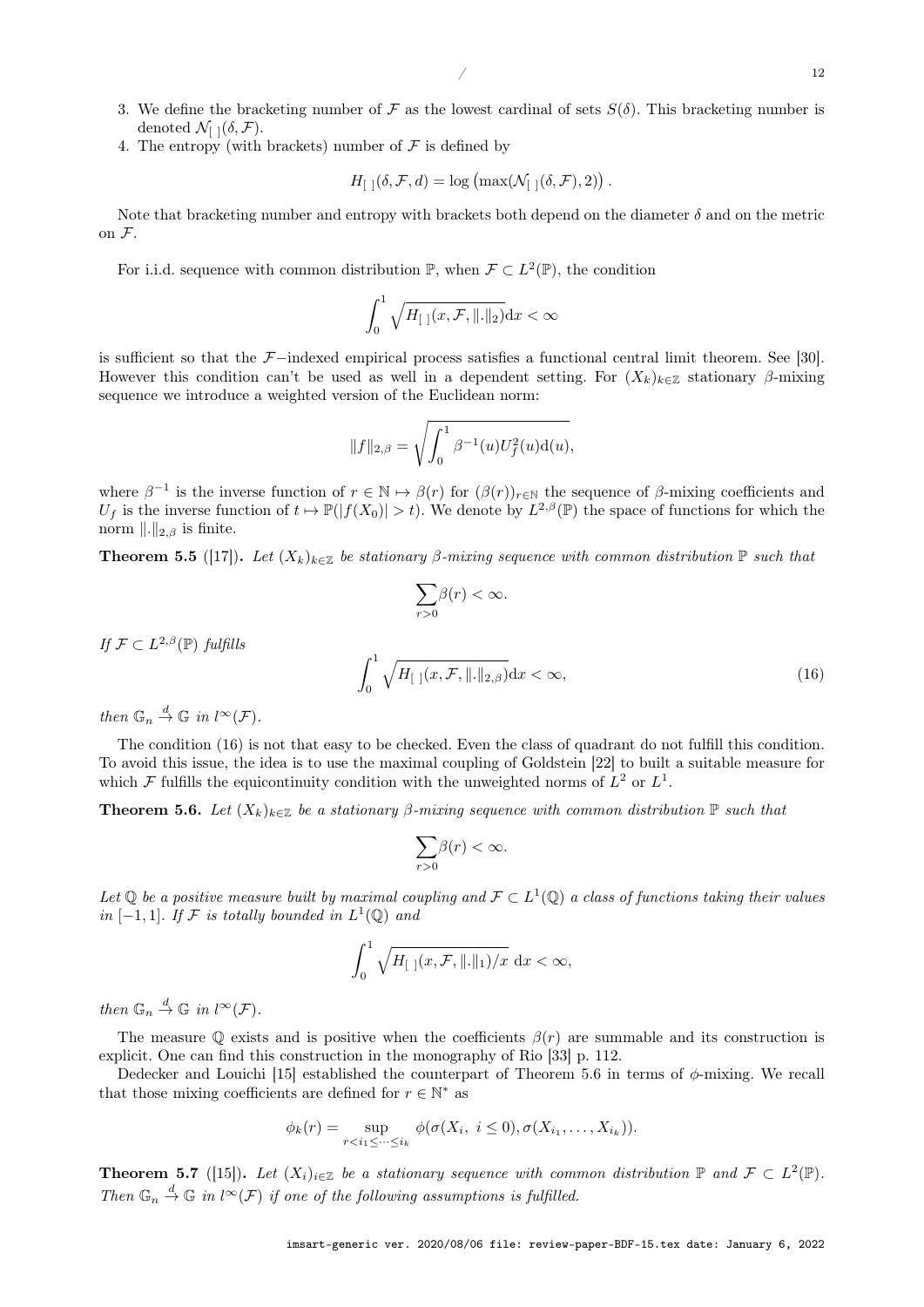• The sequence  $(X_i)_{i\in\mathbb{Z}}$  is  $\phi$ -mixing such that

$$
\sum_{k>0} k\phi_2(k) < \infty \quad \text{and} \quad \int_0^1 \sqrt{H_{\left[\right. \right]}(x,\mathcal{F},\|.\|_4)} \, \mathrm{d}x < \infty.
$$

• The sequence  $(X_i)_{i\in\mathbb{Z}}$  is  $\phi$ -mixing such that  $\phi_2(k) = O(k^{-b})$  for some  $b \in (1,2)$  and

$$
\int_0^1 \sqrt{H_{\left[\right.]}(x,\mathcal{F},\|.\|_{2b/(b-1)})} \, \mathrm{d}x < \infty.
$$

#### 5.2.2. Metric entropy numbers

**Definition 5.2.** Let F be a class of functions endowed by a seminorm  $\rho$  and a real  $\varepsilon > 0$ . The covering number  $\mathcal{N}(\varepsilon, \mathcal{F}, \rho)$  is a minimal number of balls of radius  $\varepsilon$  needed to cover  $\mathcal{F}$ . We so define the metric entropy number as

$$
H(\varepsilon, \mathcal{F}, \rho) = \log(\mathcal{N}(\varepsilon, \mathcal{F}, \rho)).
$$

In the i.i.d. case this approach is often preferred since the metric entropy number with respect to the uniform metric can be easily controlled for the classes of Vapnik-Chervonenkis [38]. But the consideration of those classes is not relevant in the present dependent case and many references restrict to classes of BV -functions.

A real function h is said to be a  $BV$ -function if there exists a finite signed measure dh such that,  $h(x) = h(0) + dh([0, x))$  if  $x > 0$  and  $h(x) = h(0) - dh([x, 0))$  if  $x < 0$ . Following the Hahn-Jordan decomposition, there exist a unique couple  $(dh_+, dh_-)$  of (positive) measures such that  $dh = dh_+ - dh_-$ . We so define the norm  $||dh|| = dh_+(\mathbb{R}) + dh_-(\mathbb{R})$ . Moreover we said that h is  $BV_1$  if h is  $BV$  and  $||dh|| \leq 1$ . Note that the map  $h \mapsto |h|_v = ||dh||$  defines a seminorm over any class of BV functions.

In order to derive central limit theorem it is convenient to set  $\phi$ -mixing coefficient in terms of  $BV_1$ functions. For X a real valued random variable of distribution  $\mathbb{P}_X$  and M a  $\sigma$ -algebra, Dedecker and Prieur [12] showed that

$$
\phi(\mathcal{M}, X) = \left\| \sup_{f \in BV_1} \left| \int f(x) \mathbb{P}_{X|\mathcal{M}}(\mathrm{d}x) - \int f(x) \mathbb{P}_X(\mathrm{d}x) \right| \right\|_1.
$$

Others mixing coefficients can be expressed in the same way, we refer to [12] for proofs and comparison relations between those coefficients. We further define, for a positive integer  $k$ , the coefficients

$$
\phi(k) = \sup_{i \ge 0} \phi(\sigma(X_j, j \le i), X_{k+i}).
$$

**Theorem 5.8.** Let  $(X_t)_{t\in\mathbb{Z}}$  be a stationary and ergodic sequence of real-valued random variables and F a class of BV functions. If we have

$$
\sum_{k=1}^{\infty} \phi(k) < \infty \text{ and } \int_{0}^{1} \sqrt{H(\varepsilon, \mathcal{F}, |\cdot|_{v})} \, \mathrm{d}\varepsilon < \infty,
$$
\n
$$
\mathbb{G}_{n} \xrightarrow{d} \mathbb{G} \quad \text{in } l^{\infty}(\mathcal{F}).
$$

then

Note that a class of convex Lipschitz functions always satisfies the metric entropy condition.

#### 5.2.3. The Sobolev balls

In this example, we consider a probability space  $(\Omega, \mathcal{A}, \mathbb{P})$  and  $T : \Omega \to \Omega$  bimeasurable which preserve  $\mathbb{P}$ . Consider the sequence  $(X_k)_{k\geq 0}$  defined as  $X_k = X_0 \circ T^k$  and the filtration  $\mathcal{M}_k = T^k(\mathcal{M}_0)$  with  $\mathcal{M}_0$  a subσ-algebra of A. Moreover, we denote by  $\mathcal I$  the σ-algebra of all T-invariant sets. In this framework, Merlevède and Dedecker [10] considered the special case of the class of functions indexed by the general Sobolev balls. They see  $F_n - F$ , where  $F_n$  is the empirical cumulative distribution function of the  $(X_i)_{1 \leq i \leq n}$  with common distribution F, as a random element of  $L^p(\mu)$  for a certain probability measure  $\mu$  and  $1 \leq p < \infty$ . In this framework, the considered class of functions is

$$
W_{p',1}(\mu) = \left\{ f : f(t) = f(0) + \int_{[0,t)} f'(x) \mu(dx) \mathbb{1}_{\{t > 0\}} - \int_{(t,0]} \mu(dx) \mathbb{1}_{\{t \le 0\}}, ||f'||_{q,\mu} \right\}
$$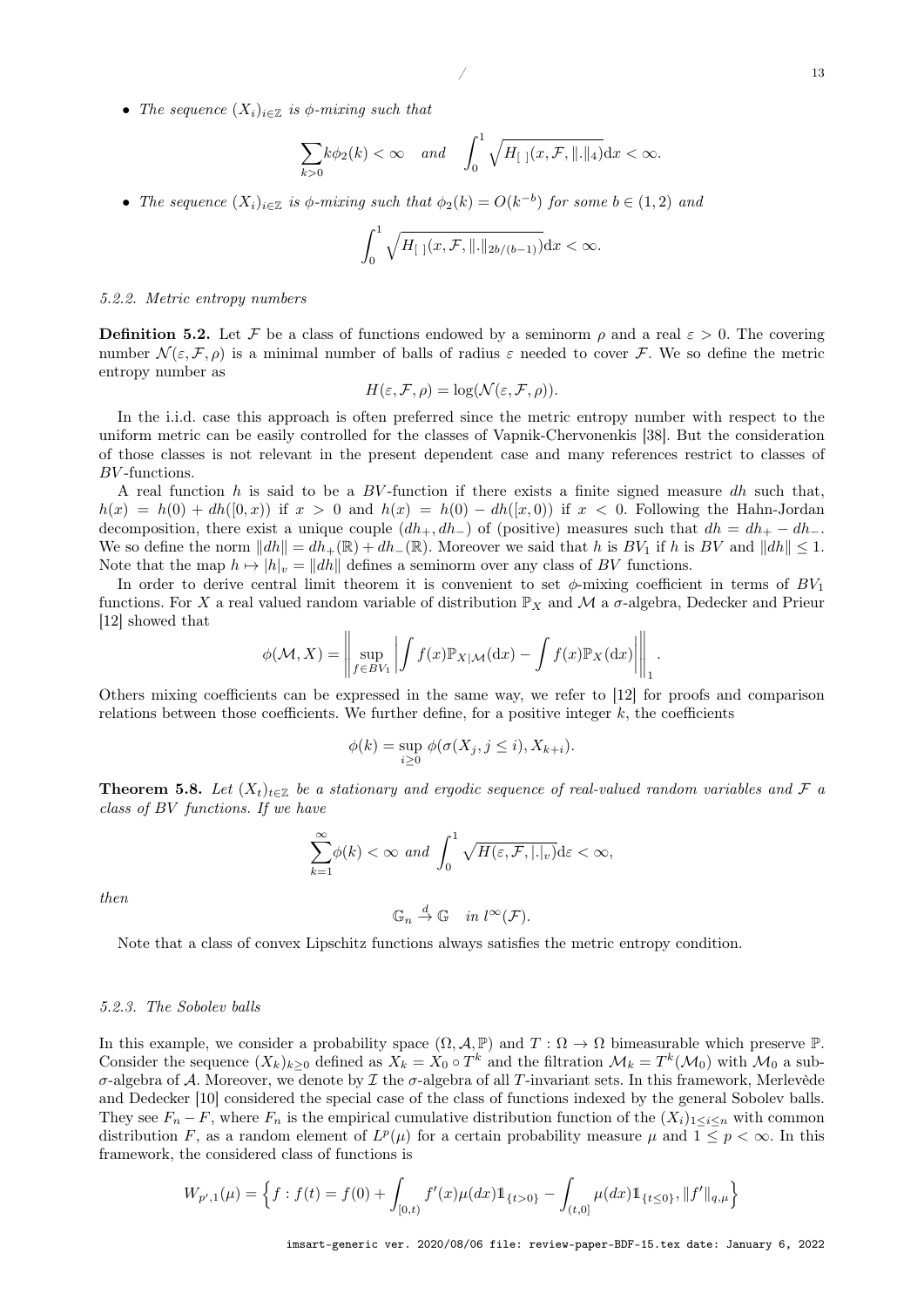$/$  14

with p' the conjugate exponent of p namely  $1/p + 1/p' = 1$ . With this class one can express the  $\tau$ -mixing coefficient as

$$
\tau_{\mu,p,q}(\mathcal{M},X)=\Big\|\sup_{f\in W_{q,1}(\mu)}|\int fdF_{X|\mathcal{M}}-\int fdF_X\mid\Big\|_q.
$$

We naturally define for an integer k,  $\tau_{\mu,p,q}(k)$  as  $\tau_{\mu,p,q}(\mathcal{M}_0, X_k)$ . Since central limit theorems involve weak convergence in l<sup>∞</sup>(class of functions), we need an isometry between  $L^p(\mu)$  and  $l^{\infty}(W_p, 1(\mu))$ . The natural candidate for a such map is the application  $h: L^p(\mu) \to l^{\infty}(W_p, 1(\mu))$  defined as  $h(g) = {\mu(f'g), f \in$  $W_{p',1}(\mu)$ . This need come from the fact that the present setup involves an  $L^p$  space instead of  $l^{\infty}$ 

**Theorem 5.9** ([10]). Define the function  $F_{\mu}$  for  $x \in \mathbb{R}$  by  $F_{\mu}(x) = \mu([0, x))$  if  $x \ge 0$  and  $F_{\mu}(x) = -\mu([x, 0))$ if  $x \leq 0$ . Assume that  $|| |F_{\mu}(X_0)|^{1/p} ||_2$  is finite. The empirical process  $\{\mathbb{G}_n(f), f \in W_{1,p'}\}$  weakly converges in  $h(W_{p',1}(\mu))$  to a tight process which is Gaussian centered conditionally to I if one of the following conditions is fulfilled:

1. 
$$
p \in [2, \infty)
$$
 and  $\sum_{k>0} \tau_{\mu, p, 2}(k) < \infty$ .  
\n2.  $p = 2$ ,  $\mu(\mathbb{R}) < \infty$  and  $\sum_{k>0} \tau_{\mu, 2, 1}(k) < \infty$ .  
\n3.  $p = 2$ ,  $F_{X_0|M_{-\infty}} = F$  and  $\sum_{k>0} || ||F_{X_k|M_0} - F_{X_k|M_{-1}}||_{2, \mu} ||_2 < \infty$ .

The knowledge of the result for  $\tau$ -mixing sequence is enough to deal with a large amount of mixing sequences since many of this dependence coefficient can control the coefficient  $\tau$ .

**Proposition 5.10.** Let X be a real valued random variable and M a sub- $\sigma$ -algebra of A. Then

- 1. for any  $p, q \in [1, \infty]$  and for any measure  $\mu$ :  $\tau_{\mu, p, q}(\mathcal{M}, X) \leq \mu(\mathbb{R})^{1/p} \phi(\mathcal{M}, X)$ ,
- 2. for any  $p, q \in [1, \infty]$  and for any measure  $\mu$ :  $\tau_{\mu, p, q}(\mathcal{M}, X) \leq \mu(\mathbb{R})^{1/p} \beta(\mathcal{M}, X)^{1/q}$ ,
- 3. if  $t \mapsto \mu((-\infty, t])$  is K-Lipschitz, then for any  $p, q \in [1, \infty]$ :  $\tau_{\mu, p, q}(\mathcal{M}, X) \leq (K\phi(\mathcal{M}, X))^{1/p}$ ,
- 4. if  $t \mapsto \mu((-\infty, t])$  is K-Lipschitz, then for any  $p \in [1, \infty]$  and  $q < p$ :  $\tau_{\mu, p, q}(\mathcal{M}, X) \leq (K\tau(\mathcal{M}, X))^{1/p}$ .

#### 5.2.4. Classes of functions with bounded variations

In this section we denote by  $\mathbb{Z}_n(x)$ ,  $x \in \mathbb{R}$ , the empirical process indexed by indicators of half lines in  $\mathbb{R}$  (this is the case treated in section 5.1). The aim of this section is to deduce asymptotic gaussianity for  $\mathbb{G}_n$  from the asymptotic gaussianity of  $\mathbb{Z}_n$  together with regularity conditions. Consider first, for a function  $g : \mathbb{R} \to \mathbb{R}$ , the total variation norm defined by

$$
||g||_{TV} = \sup_{\Pi} \sum_{x_i, x_{i+1} \in \Pi} |g(x_{i+1}) - g(x_i)|,
$$

where  $\Pi$  denote the set of all countable partitions of R. Consider the set, for  $T > 0$ ,

 $BV_T = \{q : \mathbb{R} \to \mathbb{R} \text{ such that } ||q||_{TV} \leq T, ||q||_{\infty} \leq T\}.$ 

Caution, do not confuse  $BV_T$  with the set  $BV$  introduced in section 5.2.2. Moreover we denote by  $BV'_T$  the subset of  $BV_T$  of right continuous functions.

**Theorem 5.11** ([32]). Assume that there exists a distribution function  $F_0$  such at the process  $\mathbb{Z}_n$  converges weakly (as  $n \to \infty$ ) to a tight Gaussian process with uniformly continuous sample paths with respect to the distance  $d(s,t) = |F_0(s) - F_0(t)|$ . Then for any  $T > 0$  and any class of functions  $\mathcal{G} \subset BV_T'$ , the  $\mathcal{G}$ indexed empirical process converges weakly on  $l^{\infty}(\mathcal{G})$  to a Gaussian process. Moreover, the Gaussian limit has uniformly  $L_1(F_0)$ -continuous sample paths.

Note that, Theorem 5.11 remains true if we replace  $\mathbb{Z}_n$  by any processes satisfying the following conditions:

- $\lim_{|t|\to\infty} \mathbb{Z}_n(t) = 0,$
- the sample paths of  $\mathbb{Z}_n$  are right continuous and of bounded variations,

and if we interpret  $\mathbb{G}_n$  as a process indexed by  $\mathcal{G}$ , namely

$$
\Big\{ \int g(x)d\mathbb{Z}_n(x), g \in \mathcal{G} \Big\}.
$$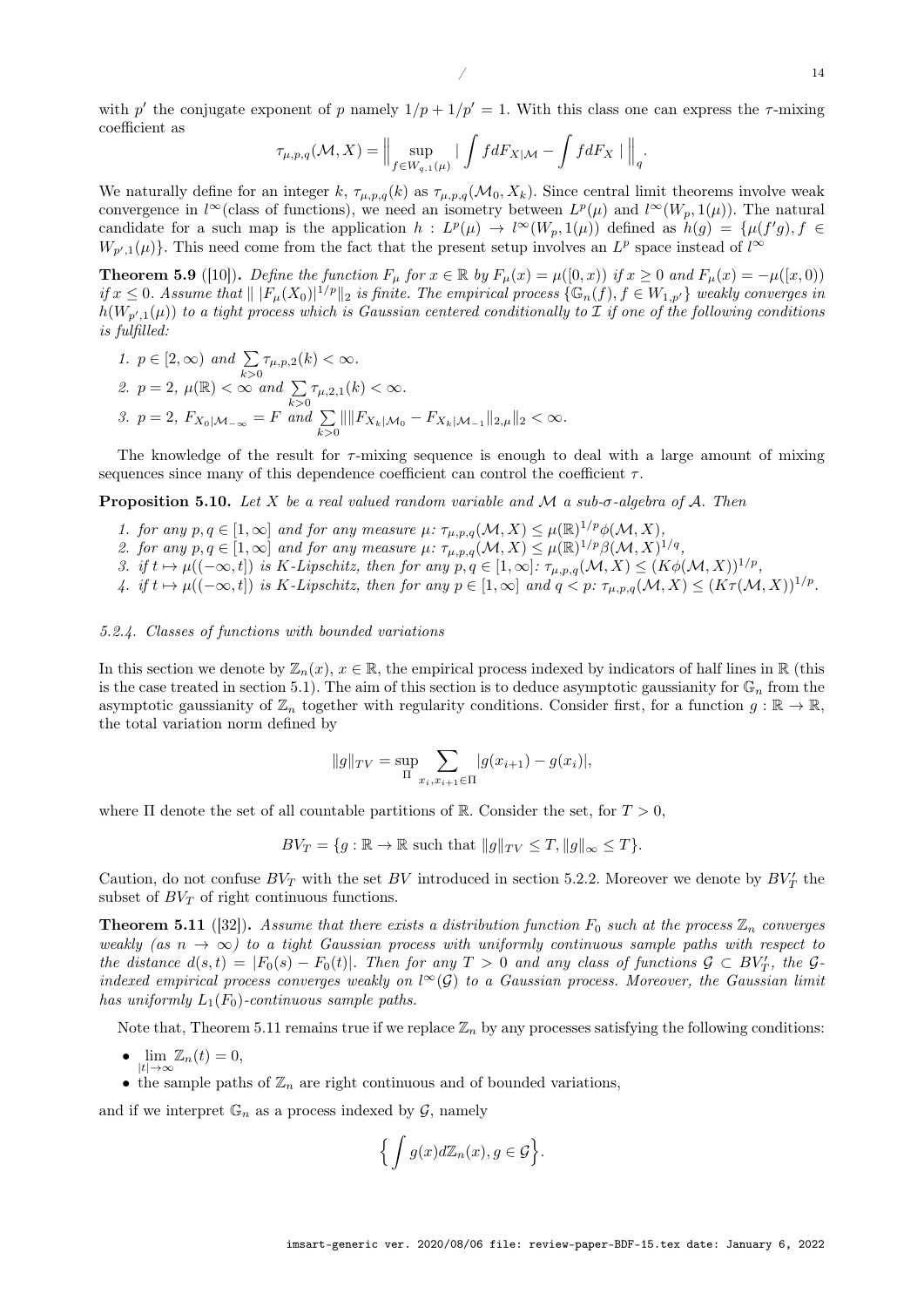### Acknowledgements

The authors would like to thank the editor and an anonymous referee for their helpful comments. This work was funded by CY Initiative of Excellence (grant "Investissements d'Avenir" ANR-16-IDEX-0008), Project "EcoDep" PSI-AAP2020-0000000013, and by the Labex MME-DII (https://labex-mme-dii.u-cergy.fr/).

#### References

- [1] Ango Nze, P., Bühlmann, P., and Doukhan, P. (2002). Weak dependence beyond mixing and asymptotics for non parametric regression. Ann. Statist., 30(2):397–430.
- [2] Ango-Nze, P. and Doukhan, P. (2002). Weak dependence: models and applications. Dehling W. et al. (ed.), Empirical Processes Techniques for Dependent Data, pages 117–137.
- [3] Arcones, M. A. and Yu, B. (1994). Central limit theorems for empirical and U-processes of stationary mixing sequences. J. Theoret. Probab., 7(1):47–71.
- [4] Bardet, J. M., Doukhan, P., Lang, G., and Ragache, N. (2008). Dependent Lindeberg central limit theorem and some applications. ESAIM: Probab. Statist., 12:154–172.
- [5] Billingsley, P. (1968). Convergence of probability measures. John Wiley & Sons, Inc., New York-London-Sydney.
- [6] Blum, J. R., Hanson, D. L., and Koopmans, L. H. (1963). On the strong law of large numbers for a class of stochastic processes. Probab. Theory Related Fields, 2:1–11.
- [7] Chen, X., Shao, Q.-M., Wu, W. B., and Xu, L. (2016). Self-normalized Cramér-type moderate deviations under dependence. Ann. Statist., 44(4):1593–1617.
- [8] Dedecker, J. and Doukhan, P. (2003). A new covariance inequality and applications. Stochastic Process. Appl.,  $106(1):63-80$ .
- [9] Dedecker, J., Doukhan, P., Lang, G., Leon, J. R., Louhichi, S., and Prieur, C. (2007). Weak Dependence: With Examples and Applications. Springer Verlag.
- [10] Dedecker, J. and Merlevede, F. (2007). The empirical distribution function for dependent variables: asymptotic and nonasymptotic results in  $L^p$ . ESAIM: Probab. Statist., 11:102-114.
- [11] Dedecker, J. and Prieur, C. (2005). New dependence coefficients. Examples and applications to statistics. Probab. Theory Related Fields, 132(2):203–236.
- [12] Dedecker, J. and Prieur, C. (2007). An empirical central limit theorem for dependent sequences. Stochastic Process. Appl., 117(1):121–142.
- [13] Donoho, D. and Johnstone, I. (1998). Minimax estimation via wavelet shrinkage. Ann. Statist., 26(3):879–921.
- [14] Doukhan, P. (1994). Mixing: Examples and Properties, volume 85. Springer.
- [15] Doukhan, P. and Louhichi, S. (1999). A new weak dependence condition and applications to moment inequalities. Stochastic Process. Appl., 84(2):313–342.
- [16] Doukhan, P., Massart, P., and Rio, E. (1994). The functional central limit theorem for strongly mixing processes. Ann. Inst. H. Poincaré Probab. Statist., 30(1):63–82.
- [17] Doukhan, P., Massart, P., and Rio, E. (1995). Invariance principles for absolutely regular empirical processes. Ann. Inst. H. Poincaré Probab. Statist., 31(2):393–427.
- [18] Doukhan, P. and Neumann, M. H. (2008). The notion of  $\psi$ -weak dependence and its applications to bootstrapping time series. Probab. Surv., 5:146–168.
- [19] Doukhan, P. and Wintenberger, O. (2007). An invariance principle for weakly dependent stationary general models. Probab. Math. Statist., 27(1):45–73.
- [20] Fan, X. (2019). Cramér type moderate deviations for stationary sequences of bounded random variables. C. R. Acad. Sci. Paris, Ser. I, 357(5):463–477.
- [21] Fan, X. (2020). Cramér type moderate deviations for self-normalized  $\psi$ -mixing sequences. J. Math. Anal. Appl., 486(2):123902.
- [22] Goldstein, S. (1979). Maximal coupling. Probab. Theory Related Fields, 46:193–204.
- [23] Hoffmann-Jørgensen, J. (1991). Stochastic processes on Polish spaces, volume 39 of Various Publications Series (Aarhus). Aarhus Universitet, Matematisk Institut, Aarhus.
- [24] Ibragimov, I. A. (1962). Some limit theorems for stationary processes. Theory Probab. Appl., 7:361–392.
- [25] Kolmogorov, A. N. and Rozanov, J. A. (1960). On a strong mixing condition for stationary Gaussian processes. Theory Probab. Appl., 5:222–227.
- [26] Liu, W., Xiao, H., and Wu, W. B. (2013). Probability and moment inequalities under dependence. Statist. Sinica, 23:1257–1272.
- [27] Merlevède, F., Peligrad, M., and Rio, E. (2011). A Bernstein type inequality and moderate deviations for weakly dependent sequences. Probab. Theory Relat. Fields, 151:435–474.